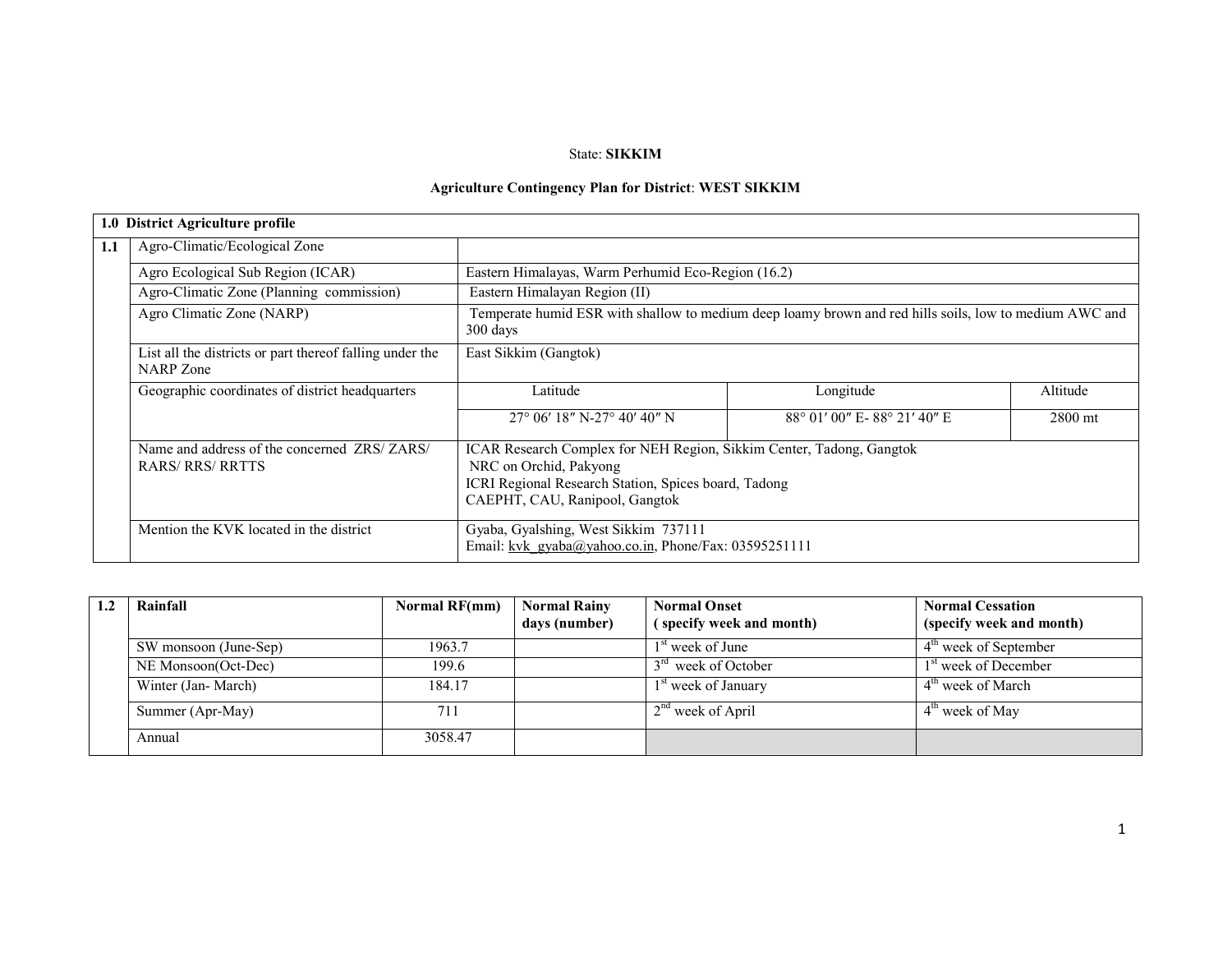| 1.3 | <b>Land</b> use<br>pattern of the<br>district (latest<br>statistics) | Geographical<br>('000 ha)<br>area ( | Cultivable<br>area<br>$^{\prime\prime}000$ ha) | Forest<br>area $(^{\circ}000$<br>ha) | Land under<br>non-<br>agricultural<br>use $(^{\circ}000$ ha) | Permanent<br>Pastures<br>$(^{6}000 \text{ ha})$ | Cultivable<br>wasteland<br>$(^{o}000 \text{ ha})$ | Land under<br>Misc. tree<br>crops and<br>groves $(^{\circ}000$<br>ha | Barren and<br>uncultivable<br>land $('000 ha)$ | Current<br>Fallows<br>(*000 ha) | Other<br>fallows<br>(°000)<br>ha) |
|-----|----------------------------------------------------------------------|-------------------------------------|------------------------------------------------|--------------------------------------|--------------------------------------------------------------|-------------------------------------------------|---------------------------------------------------|----------------------------------------------------------------------|------------------------------------------------|---------------------------------|-----------------------------------|
|     | Area $('000 ha)$                                                     | 16.6                                | 16.6                                           | 83.473                               | 0.847                                                        |                                                 |                                                   |                                                                      | 3.392                                          |                                 | 12.239                            |

| 1.4 | <b>Major Soils</b> | Area ('000 ha) | Percent (%) of total |
|-----|--------------------|----------------|----------------------|
|     |                    |                |                      |
|     | Entisols           |                |                      |
|     | Molissols          |                |                      |
|     | Ultisols           |                |                      |
|     | Histosols          |                |                      |

| -1.5 | Area $('000 ha)$<br><b>Agricultural land use</b> |      | $\blacksquare$ Cropping intensity % |
|------|--------------------------------------------------|------|-------------------------------------|
|      | Net sown area                                    | 16.6 |                                     |
|      | Area sown more than once                         |      | 178                                 |
|      | Gross cropped area                               | 29.6 |                                     |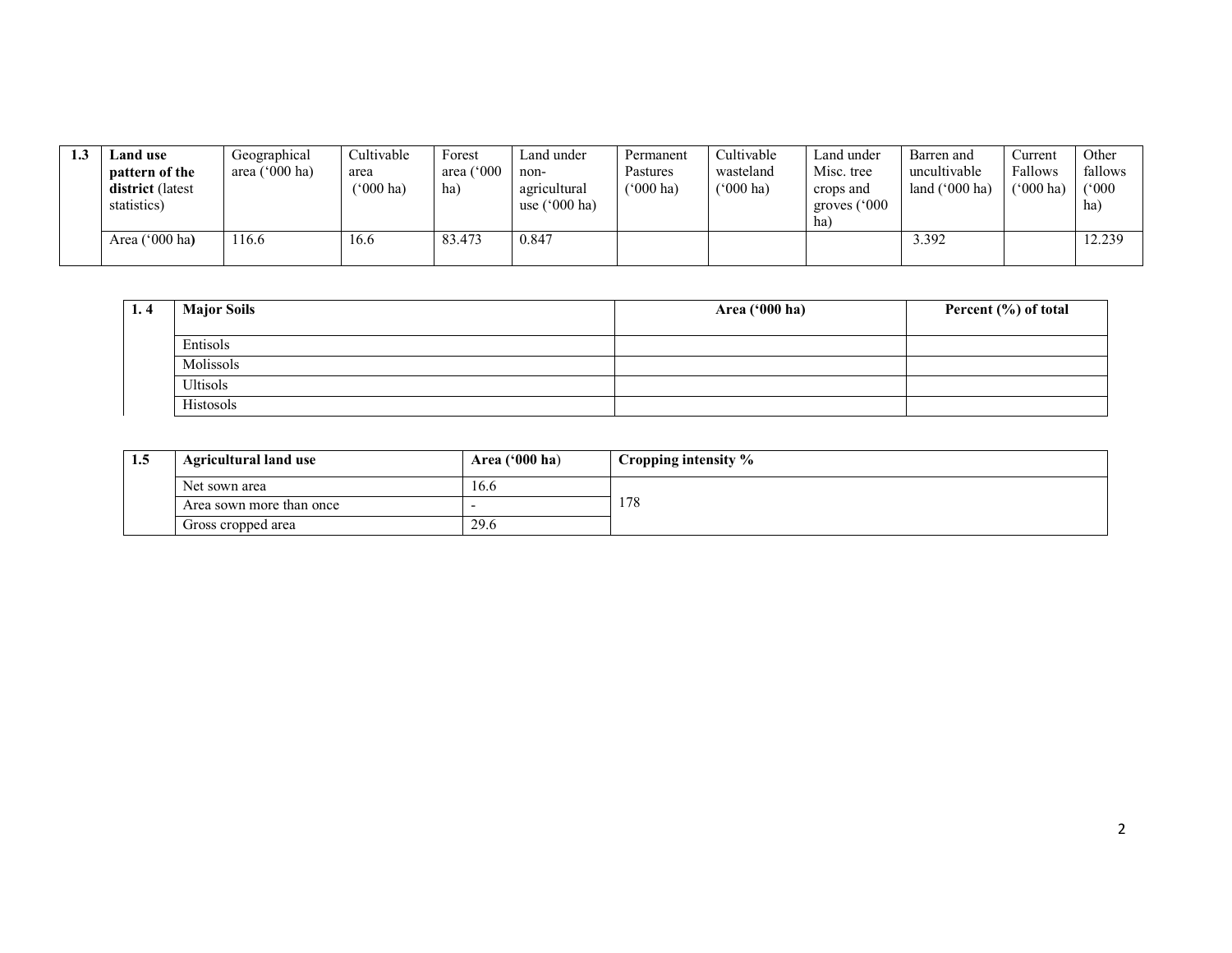| <b>Irrigation</b>                                                                            | Area ('000 ha)                   |                |                           |
|----------------------------------------------------------------------------------------------|----------------------------------|----------------|---------------------------|
| Net irrigated area                                                                           | 2.054                            |                |                           |
| Gross irrigated area                                                                         |                                  |                |                           |
| Rainfed area                                                                                 |                                  |                |                           |
| <b>Sources of Irrigation</b>                                                                 | Number                           | Area ('000 ha) | % of total irrigated area |
| Canals                                                                                       |                                  |                |                           |
| Tanks                                                                                        |                                  |                |                           |
| Open wells                                                                                   |                                  |                |                           |
| Bore wells                                                                                   |                                  |                |                           |
| Lift irrigation schemes                                                                      |                                  |                |                           |
| Micro-irrigation channel                                                                     | $\overline{30}$                  |                |                           |
| Other sources (please specify)<br>Catch water Drain<br>Government Channel<br>Private channel | 7<br>68<br>75                    |                |                           |
| <b>Total Irrigated Area</b>                                                                  |                                  |                |                           |
| Pump sets                                                                                    |                                  |                |                           |
| No. of Tractors                                                                              |                                  |                |                           |
| Groundwater availability and use*                                                            | No. of blocks/<br><b>Tehsils</b> | $(\% )$ area   | <b>Quality of water</b>   |
| Over exploited                                                                               |                                  |                |                           |
| Critical                                                                                     |                                  |                |                           |
| Semi-critical                                                                                |                                  |                |                           |
| Safe                                                                                         |                                  |                |                           |
| Wastewater availability and use                                                              |                                  |                |                           |
| Ground water quality                                                                         |                                  |                |                           |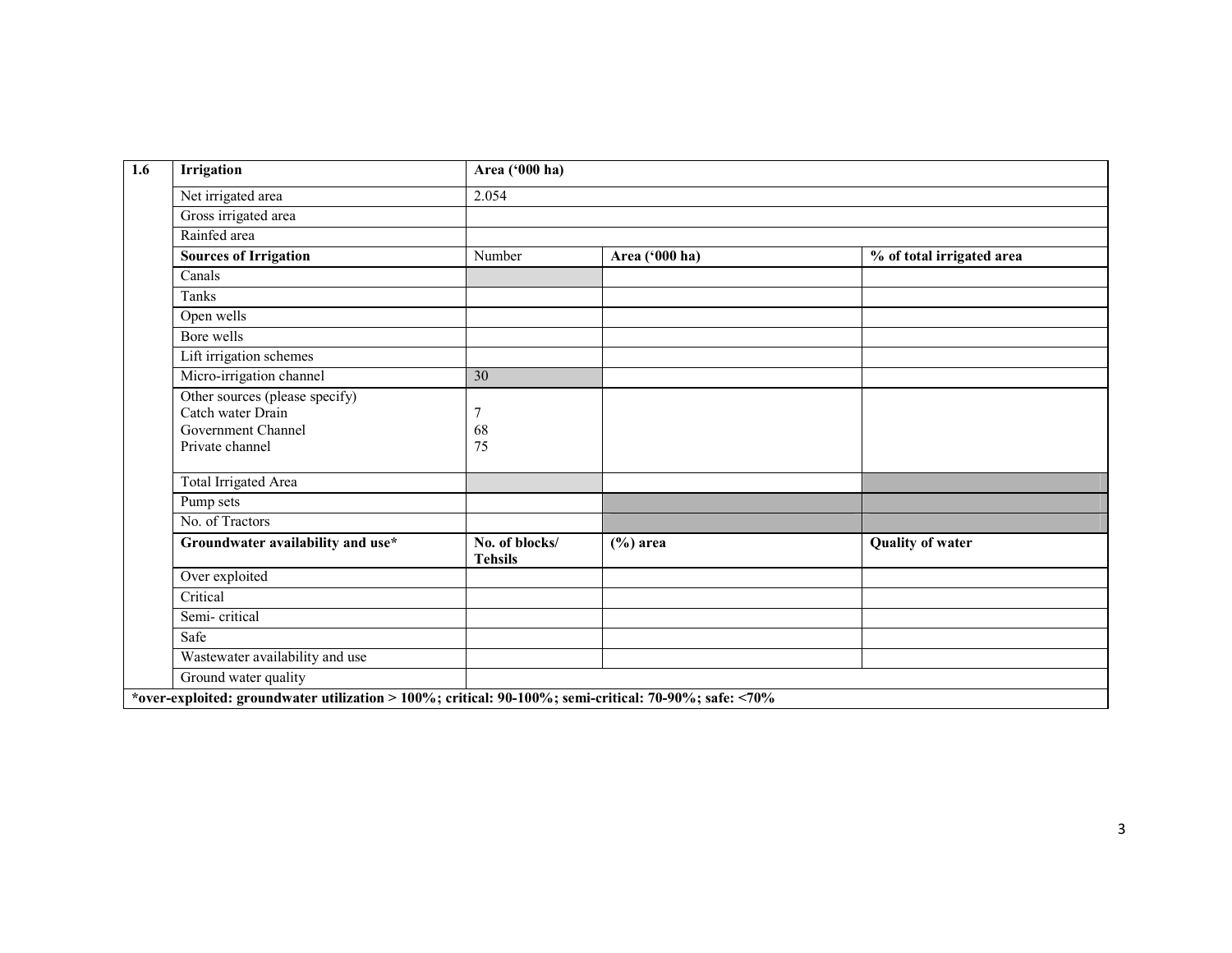| 1.7a              | Major field crops cultivated |                          | Area ('000 ha) |                          |                  |                          |              |               |                    |  |  |
|-------------------|------------------------------|--------------------------|----------------|--------------------------|------------------|--------------------------|--------------|---------------|--------------------|--|--|
|                   |                              |                          | <b>Kharif</b>  |                          | Rabi             |                          |              | <b>Summer</b> | <b>Grand</b> total |  |  |
|                   |                              | <b>Irrigated</b>         | Rainfed        | <b>Total</b>             | <b>Irrigated</b> | <b>Rainfed</b>           | <b>Total</b> |               |                    |  |  |
| Maize             |                              | $\blacksquare$           | 12.88          | 12.88                    |                  | ٠                        |              |               | 12.88              |  |  |
| Rice              |                              | 4.19                     |                | 4.19                     |                  |                          |              |               | 4.19               |  |  |
| Blackgram         |                              |                          | 1.40           | 1.40                     |                  |                          |              |               | 1.40               |  |  |
| Fingermillet      |                              | $\overline{\phantom{0}}$ | 0.78           | $\overline{\phantom{a}}$ |                  | $\overline{\phantom{a}}$ |              |               | 0.78               |  |  |
| <b>Buck Wheat</b> |                              |                          |                |                          |                  | 2.16                     | 2.16         |               | 2.16               |  |  |
| Rape and Mustard  |                              |                          |                |                          |                  | 1.61                     | 1.61         |               | 1.61               |  |  |
| Wheat             |                              |                          |                |                          | 1.02             | $\blacksquare$           | 1.02         |               | 1.02               |  |  |
| Barley            |                              |                          |                |                          |                  | 0.50                     | 0.50         |               | 0.50               |  |  |
| Other Pulses      |                              | 0.31                     |                | 0.31                     |                  | $\overline{\phantom{a}}$ |              |               | 0.31               |  |  |

# 1.7 Area under major field crops & horticulture (as per latest figures) (2008-09)

| 1.7 <sub>b</sub> | Horticulture crops – Fruits |                      | Area ('000 ha) 2006-07 |                     |
|------------------|-----------------------------|----------------------|------------------------|---------------------|
|                  |                             | <b>Total</b>         | <b>Irrigated</b>       | Rainfed             |
|                  | Orange                      | 2.32                 |                        | 2.32                |
|                  | Other Fruits                | 0.9                  | -                      | 0.9                 |
| 1.7c             | Horticulture crops -        | Total area ('000 ha) | Irrigated area         | <b>Rainfed area</b> |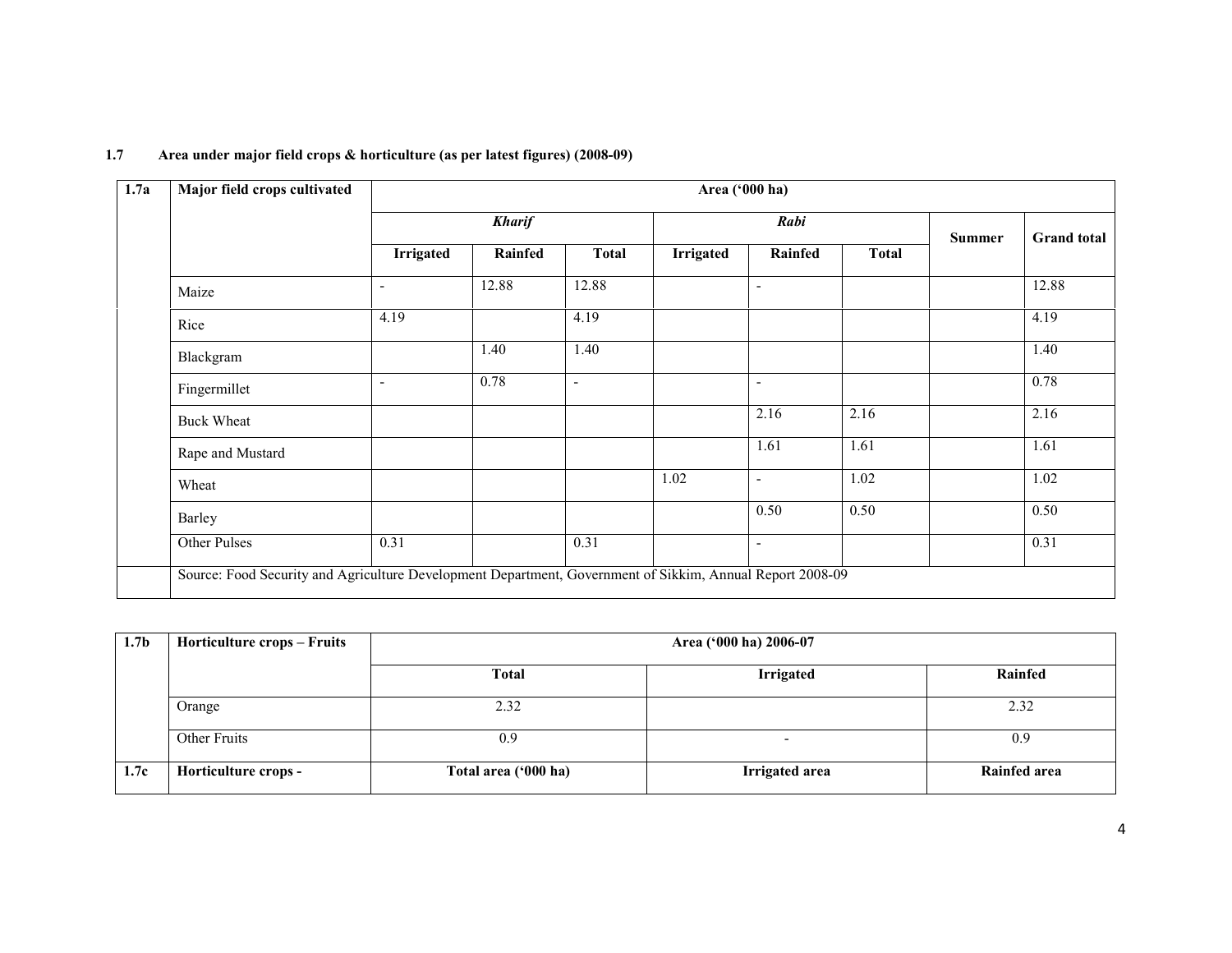|                  | <b>Vegetables</b>                      |                                                                                                          |                          |                          |
|------------------|----------------------------------------|----------------------------------------------------------------------------------------------------------|--------------------------|--------------------------|
|                  | Rabi vegetables                        | 0.96                                                                                                     | 0.96                     | $\overline{\phantom{a}}$ |
|                  | Kharif vegetables                      | 0.91                                                                                                     | 0.91                     | $\overline{\phantom{a}}$ |
|                  | Vegetable (off-season)                 | 0.87                                                                                                     | 0.39                     |                          |
|                  | Potato                                 | 3.26                                                                                                     | $\overline{\phantom{0}}$ | 3.26                     |
|                  | Other roots and tubers                 | 0.12                                                                                                     | $\overline{\phantom{a}}$ | 0.12                     |
|                  |                                        | Source: Horticulture and Cash crop Development Department, Government of Sikkim, Annual Report (2006-07) |                          |                          |
| 1.7 <sub>d</sub> | <b>Medicinal and</b><br>Aromatic crops | Total area ('000 ha)                                                                                     | Irrigated area           | Rainfed area             |
| 1.7e             | <b>Plantation/Spices</b><br>crops      | ۰                                                                                                        | ٠                        | ۰                        |
|                  | Large Cardamom                         | 2.39                                                                                                     | 2.39                     | ٠                        |
|                  | Ginger                                 | 1.98                                                                                                     | $\overline{\phantom{a}}$ | 1.98                     |
|                  | Turmeric                               | 0.18                                                                                                     | $\overline{\phantom{a}}$ | 0.18                     |
| 1.7f             | <b>Fodder crops</b>                    | $\blacksquare$                                                                                           | ٠                        | $\blacksquare$           |
| 1.7 <sub>g</sub> | <b>Grazing land</b>                    | $\blacksquare$                                                                                           | $\overline{\phantom{a}}$ | $\blacksquare$           |
| 1.7 <sub>h</sub> | Sericulture etc                        | $\overline{a}$                                                                                           | $\overline{\phantom{a}}$ | ۰                        |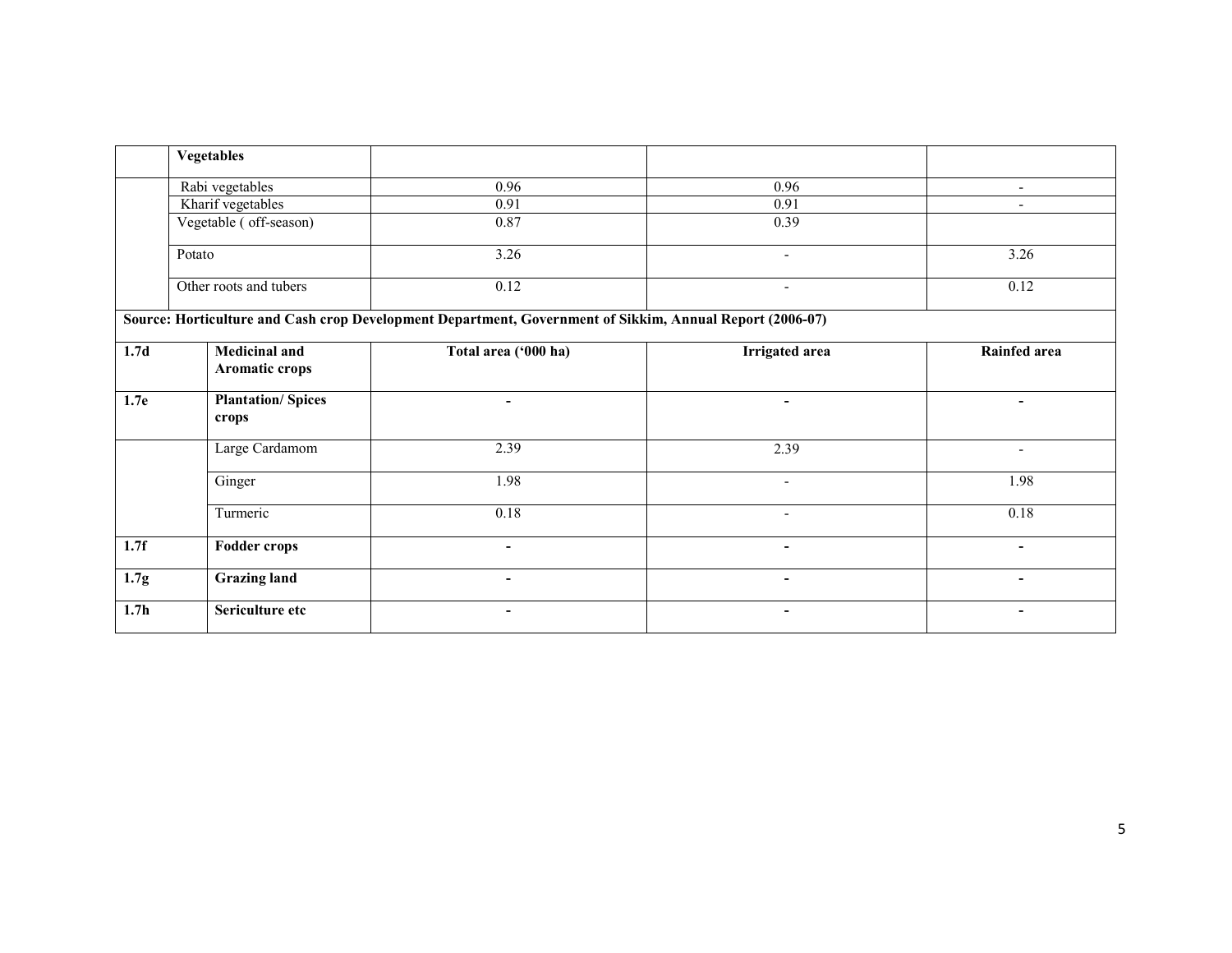| $\overline{1.8}$ | Livestock*                                   |                     |                        | <b>Male</b> ('000) |                            | Female ('000)              |                                            | Total ('000)           |  |  |  |  |
|------------------|----------------------------------------------|---------------------|------------------------|--------------------|----------------------------|----------------------------|--------------------------------------------|------------------------|--|--|--|--|
|                  | Cattle:                                      |                     |                        |                    |                            |                            |                                            | 45.339                 |  |  |  |  |
|                  | 1.Jersey                                     |                     |                        | 6.781              | 13.785                     |                            |                                            |                        |  |  |  |  |
|                  | 2.HF                                         |                     |                        | 0.013              | 0.033                      |                            |                                            |                        |  |  |  |  |
|                  | 3.SIRI                                       |                     |                        | 10.491             | 14.236                     |                            |                                            |                        |  |  |  |  |
|                  | Buffalo                                      |                     |                        | 0.203              | 0.774                      |                            |                                            | 0.977                  |  |  |  |  |
|                  | Yak                                          |                     |                        | 0.466              | 0.676                      |                            |                                            | 1.142                  |  |  |  |  |
|                  | Pigs                                         |                     |                        | 8.952              | 4.334                      |                            |                                            | 13.286                 |  |  |  |  |
|                  | Goat                                         |                     |                        | 20.225             | 25.007                     |                            |                                            | 45.232                 |  |  |  |  |
|                  | Sheep:                                       |                     |                        |                    |                            |                            |                                            | 1.917                  |  |  |  |  |
|                  | 1. Banpala                                   |                     |                        | 0.729              | 1.165                      |                            |                                            |                        |  |  |  |  |
|                  | 2.Graded                                     |                     |                        | 0.013              | 0.010                      |                            |                                            |                        |  |  |  |  |
|                  | Commercial dairy farms (Number)              |                     |                        |                    |                            |                            |                                            |                        |  |  |  |  |
| 1.9              | <b>Poultry</b>                               |                     |                        | No. of farms       |                            | Total No. of birds ('000)  |                                            |                        |  |  |  |  |
|                  | Fowl                                         |                     |                        |                    | 71.243                     |                            |                                            |                        |  |  |  |  |
|                  | Poultry                                      |                     |                        |                    | 14.588                     |                            |                                            |                        |  |  |  |  |
| 1.10             | <b>Fisheries</b>                             |                     |                        |                    |                            |                            |                                            |                        |  |  |  |  |
|                  |                                              |                     |                        |                    |                            |                            |                                            |                        |  |  |  |  |
|                  | A. Capture                                   |                     |                        |                    |                            |                            |                                            |                        |  |  |  |  |
|                  | i) Reverine                                  | No. of<br>fishermen |                        | <b>Boats</b>       |                            | <b>Nets</b>                |                                            |                        |  |  |  |  |
|                  |                                              |                     | Mechanized             | Non-               | Mechanized                 | Non-mechanized (Shore      |                                            | (Ice plants etc.       |  |  |  |  |
|                  |                                              |                     |                        | mechanized         | (Trawl nets, Gill<br>nets) | Seines, Stake & trap nets) |                                            |                        |  |  |  |  |
|                  |                                              | $\overline{211}$    |                        |                    |                            |                            |                                            |                        |  |  |  |  |
|                  | ii) Inland (Data<br><b>Source: Fisheries</b> |                     | No. Farmer owned ponds |                    | <b>No. of Reservoirs</b>   |                            | No. of village tanks                       |                        |  |  |  |  |
|                  | Department)                                  |                     |                        |                    |                            |                            |                                            |                        |  |  |  |  |
|                  | <b>B.</b> Culture                            |                     |                        |                    |                            |                            |                                            |                        |  |  |  |  |
|                  |                                              |                     | Water Spread Area (ha) |                    | Yield (t/ha)               |                            |                                            | Production ('000 tons) |  |  |  |  |
|                  | i) Brackish water                            |                     |                        |                    |                            |                            |                                            |                        |  |  |  |  |
|                  | ii) Fresh water                              |                     | 7.5                    |                    | $\overline{3}$             |                            | 0.035                                      |                        |  |  |  |  |
|                  | <b>Seed production</b>                       |                     | 3.1                    |                    |                            |                            | 6.5 lakhs fingerlings of carp and<br>trout |                        |  |  |  |  |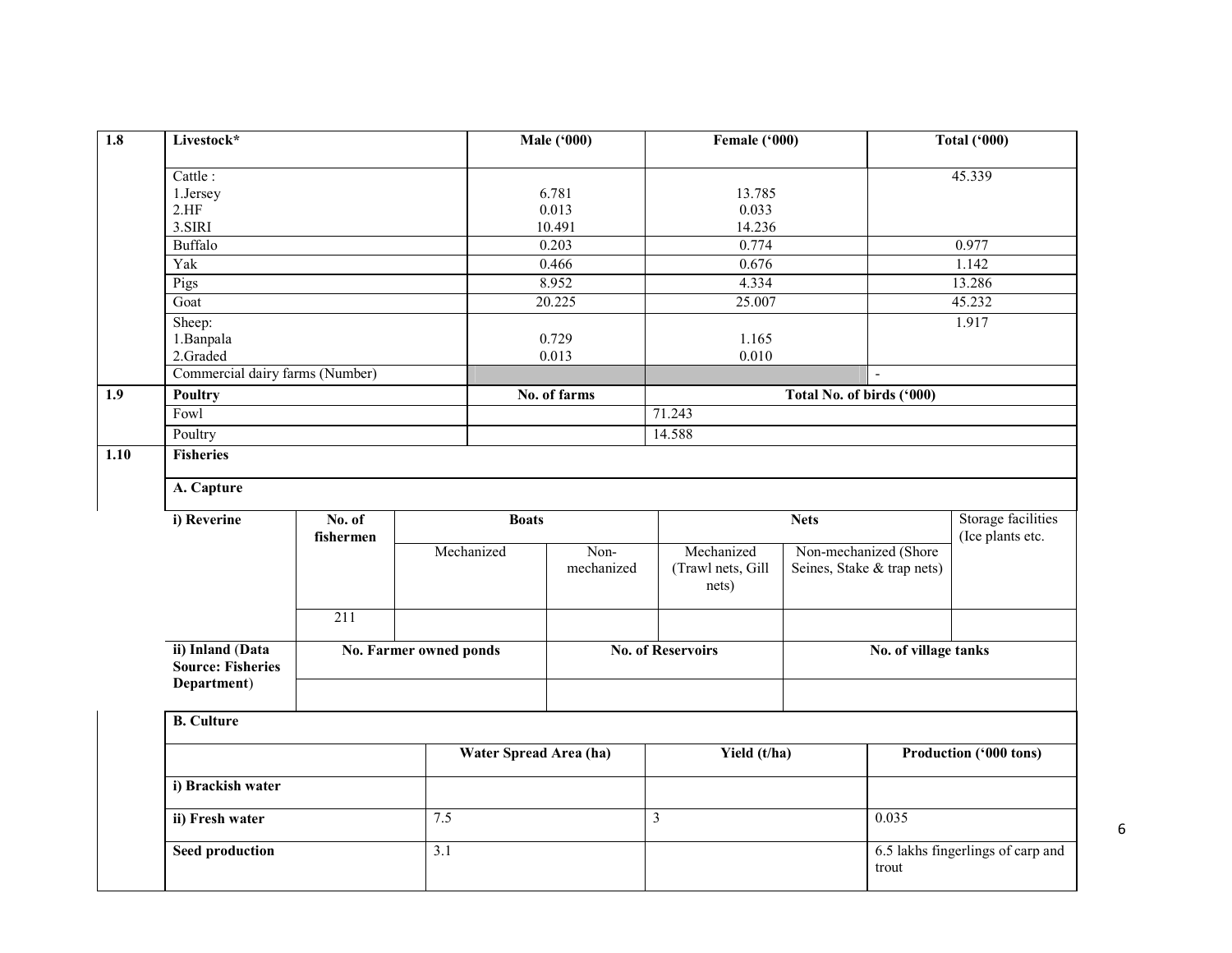\*18th Livestock Census (2007-08), Dept. of AH, LF&VS 1.11 Production and Productivity of major crops (Average of last 5 years: 2004, 05, 06, 07, 08)

| $\overline{1.11}$ | Name of             |                       | Kharif                                                      |                       | Rabi                    |                       | <b>Summer</b>           | <b>Total</b>          |                         | Crop                                      |
|-------------------|---------------------|-----------------------|-------------------------------------------------------------|-----------------------|-------------------------|-----------------------|-------------------------|-----------------------|-------------------------|-------------------------------------------|
|                   | crop                | Production<br>(000 t) | Productivity<br>(kg/ha)                                     | Production<br>(000 t) | Productivity<br>(kg/ha) | Production<br>(000 t) | Productivity<br>(kg/ha) | Production<br>(000 t) | Productivity<br>(kg/ha) | residue<br>as<br>fodder<br>(000)<br>tons) |
|                   |                     |                       | Major Field crops (Crops identified based on total acreage) |                       |                         |                       |                         |                       |                         |                                           |
|                   | Rice                | 7.262                 | 1640                                                        |                       |                         |                       |                         | 7.262                 | 1640                    |                                           |
|                   | Maize               | 21.76                 | 1645                                                        |                       |                         |                       |                         | 21.76                 | 1645                    |                                           |
|                   | Finger<br>Millet    | 1.085                 | 920                                                         |                       |                         |                       |                         | 1.085                 | 920                     |                                           |
|                   | pulses              | 1.766                 | 898                                                         |                       |                         |                       |                         | 1.766                 | 898                     |                                           |
|                   | Wheat               |                       |                                                             | 2.296                 | 1316                    |                       |                         | 2.296                 | 1316                    |                                           |
|                   | Barley              |                       |                                                             | 0.384                 | 1208                    |                       |                         | 0.384                 | 1208                    |                                           |
|                   | Buckwheat           |                       |                                                             | 2.13                  | 986                     |                       |                         | 2.13                  | 986                     |                                           |
|                   | Rape and<br>mustard |                       |                                                             | 0.608                 | 721                     |                       |                         | 0.608                 | 721                     |                                           |
|                   | Soybean             | 0.476                 | 822                                                         |                       |                         |                       |                         | 0.476                 | 822                     |                                           |

| Major Horticultural crops (Crops identified based on total acreage) (2007-08) |  |  |  |  |  |  |       |      |  |  |
|-------------------------------------------------------------------------------|--|--|--|--|--|--|-------|------|--|--|
| Jrange                                                                        |  |  |  |  |  |  | 3.4.  | 1414 |  |  |
| Passion                                                                       |  |  |  |  |  |  | 0.087 |      |  |  |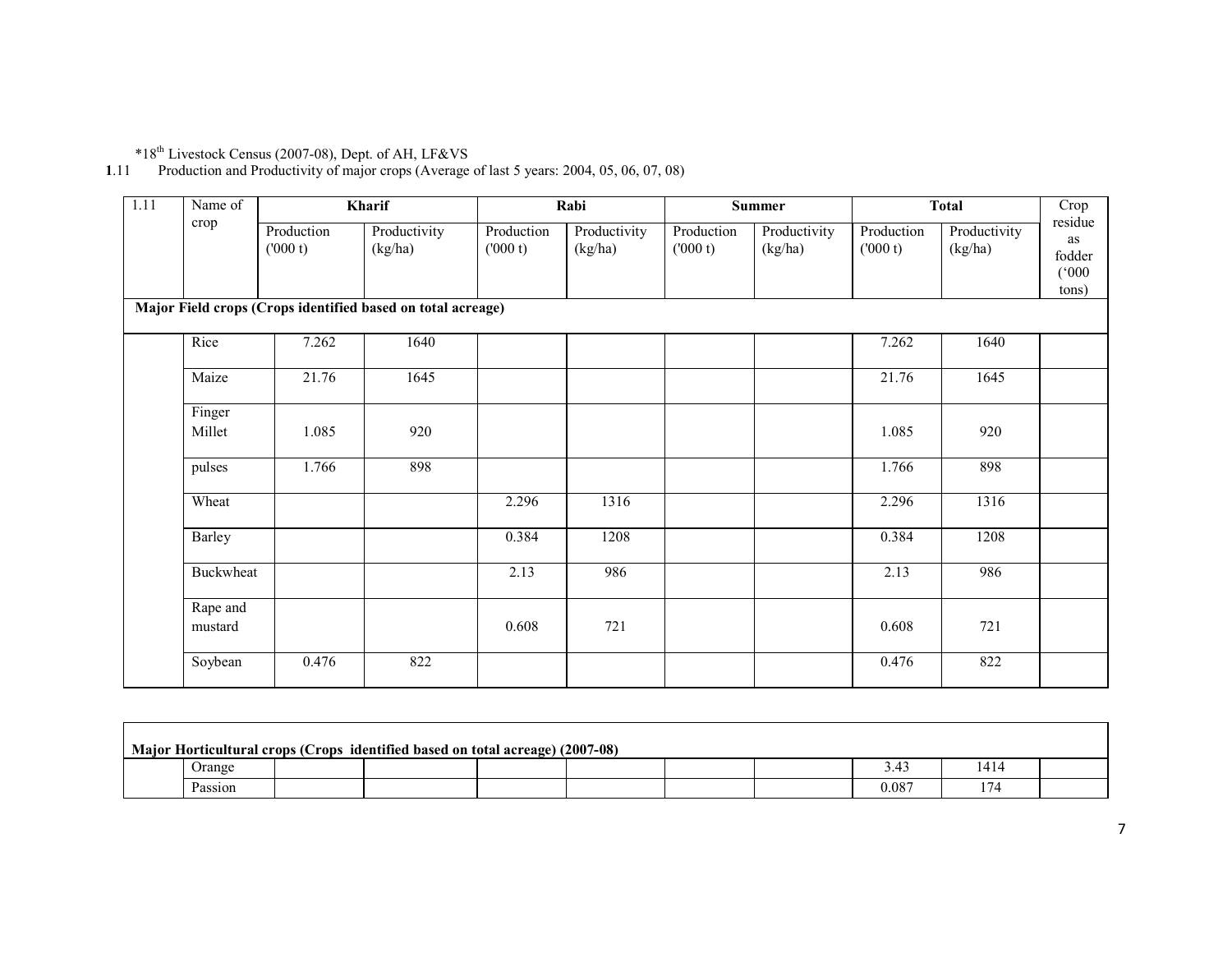|  | fruits                   |       |      |       |      |  |         |      |  |
|--|--------------------------|-------|------|-------|------|--|---------|------|--|
|  | Other Fruits             |       |      |       |      |  | 1.45    | 1576 |  |
|  | Vegetables               | 4.579 | 4556 | 4.677 | 4493 |  | 9.246   | 4524 |  |
|  | Off-season<br>vegetables |       |      |       |      |  | 5.479   | 4715 |  |
|  | Potato                   |       |      |       |      |  | 14.2428 | 4325 |  |
|  | Large<br>Cardamom        |       |      |       |      |  | 0.575   | 230  |  |
|  | Ginger                   |       |      |       |      |  | 11.235  | 5350 |  |
|  | Flowers                  |       |      |       |      |  | 5.792   |      |  |

| 1.12 | Sowing window for 5 major | <b>Maize</b>                                               | <b>Rice</b>                                 | <b>Blackgram</b>                                    | Wheat                   | <b>Rape and Mustard</b>                                             |
|------|---------------------------|------------------------------------------------------------|---------------------------------------------|-----------------------------------------------------|-------------------------|---------------------------------------------------------------------|
|      | field crops               |                                                            |                                             |                                                     |                         |                                                                     |
|      | Kharif-Rainfed            | July to August                                             |                                             | $3rd$ week of<br>June to $1st$<br>week of<br>August |                         |                                                                     |
|      | Kharif-Irrigated          |                                                            | $2nd$ week of June to<br>$2nd$ week of July |                                                     |                         |                                                                     |
|      | Rabi-Rainfed              |                                                            |                                             |                                                     | September to<br>October | September to October (dry field)                                    |
|      | Rabi-Irrigated            | $\overline{\phantom{0}}$                                   | ٠                                           | ٠                                                   | November to<br>December | $3rd$ week of November to $2nd$<br>week of December<br>Paddy field) |
|      | Summer-Rainfed            | $2nd$ week of February<br>to 1 <sup>st</sup> week of April |                                             |                                                     |                         |                                                                     |

| 1.13 | What is the major contingency the district is prone to? (Tick mark) | Regular | Occasional | <b>None</b> |
|------|---------------------------------------------------------------------|---------|------------|-------------|
|      | Drought                                                             |         |            |             |
|      | Flood                                                               |         |            |             |
|      | Cyclone                                                             |         |            |             |
|      | Hail storm                                                          |         |            |             |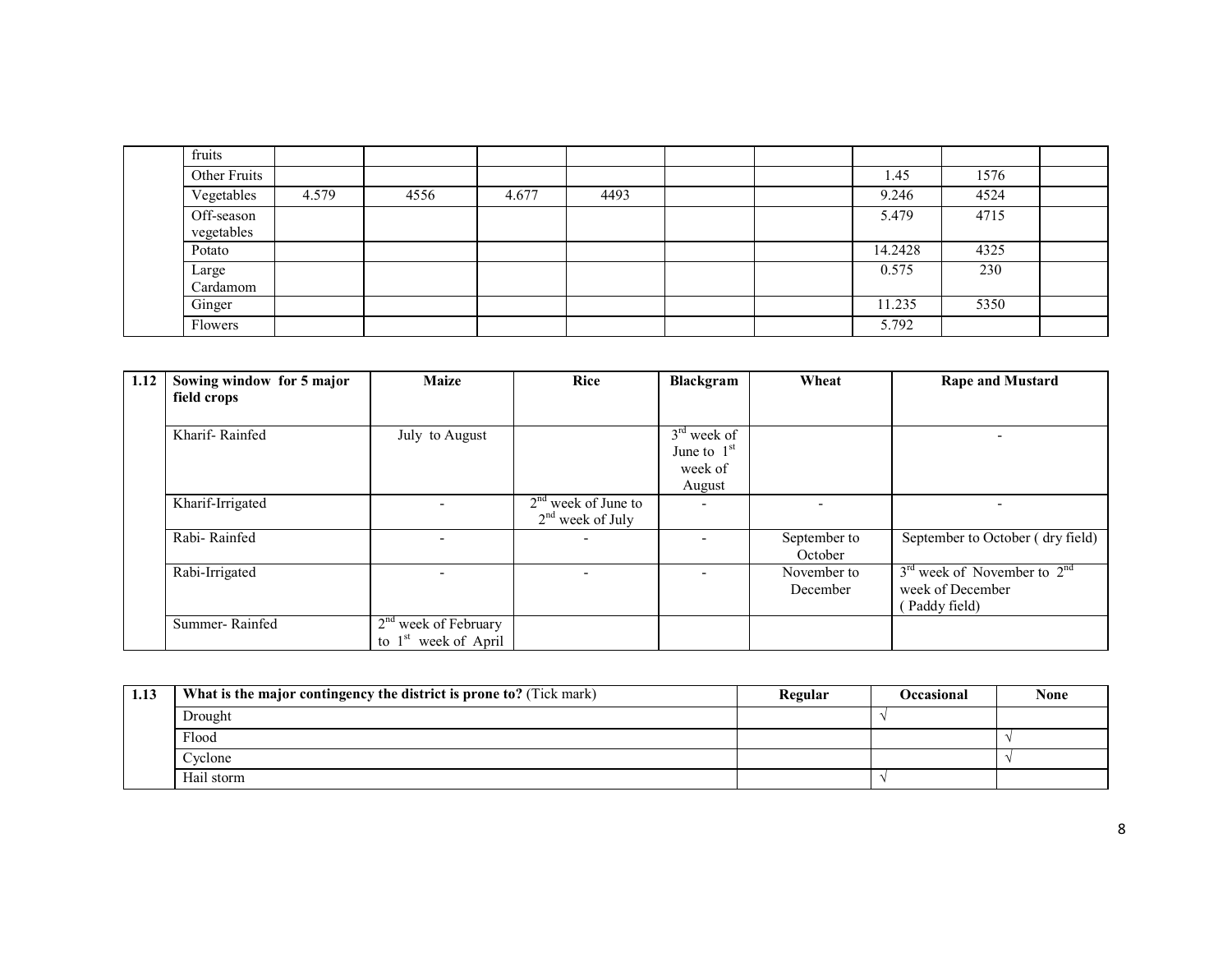| Heat wave                  |  |  |
|----------------------------|--|--|
| Cold wave                  |  |  |
| Frost                      |  |  |
| Sea water intrusion        |  |  |
| Pests and disease outbreak |  |  |

| 1.14 | <b>Include Digital maps of</b><br>the district for | Location map of district within State as Annexure I | Enclosed: Yes |
|------|----------------------------------------------------|-----------------------------------------------------|---------------|
|      |                                                    | Mean annual rainfall as Annexure II                 | Enclosed: Yes |
|      |                                                    | Soil map as Annexure III                            | Enclosed: Yes |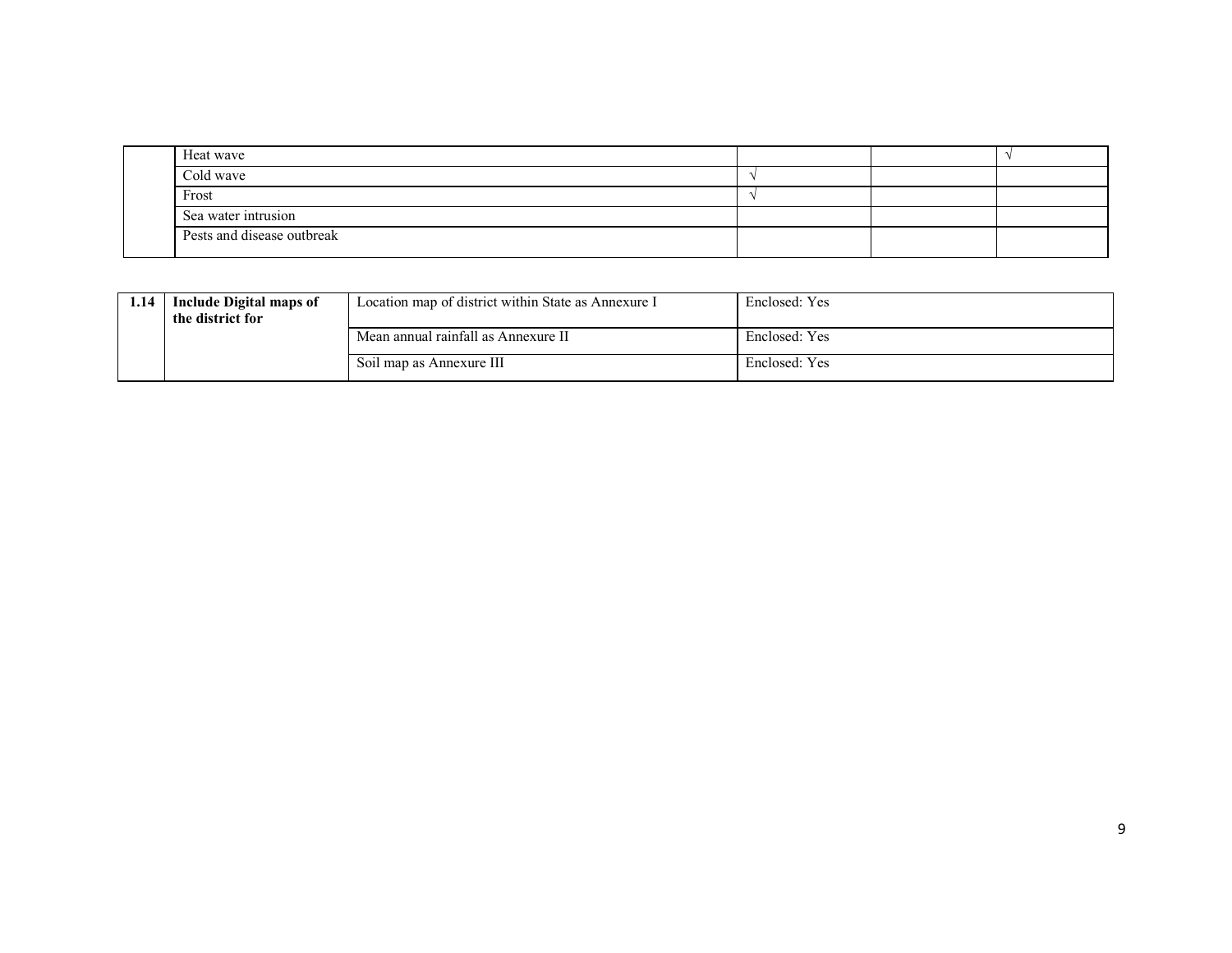# Annexure I



Digital Map of West Sikkim Showing the Altitudinal gradient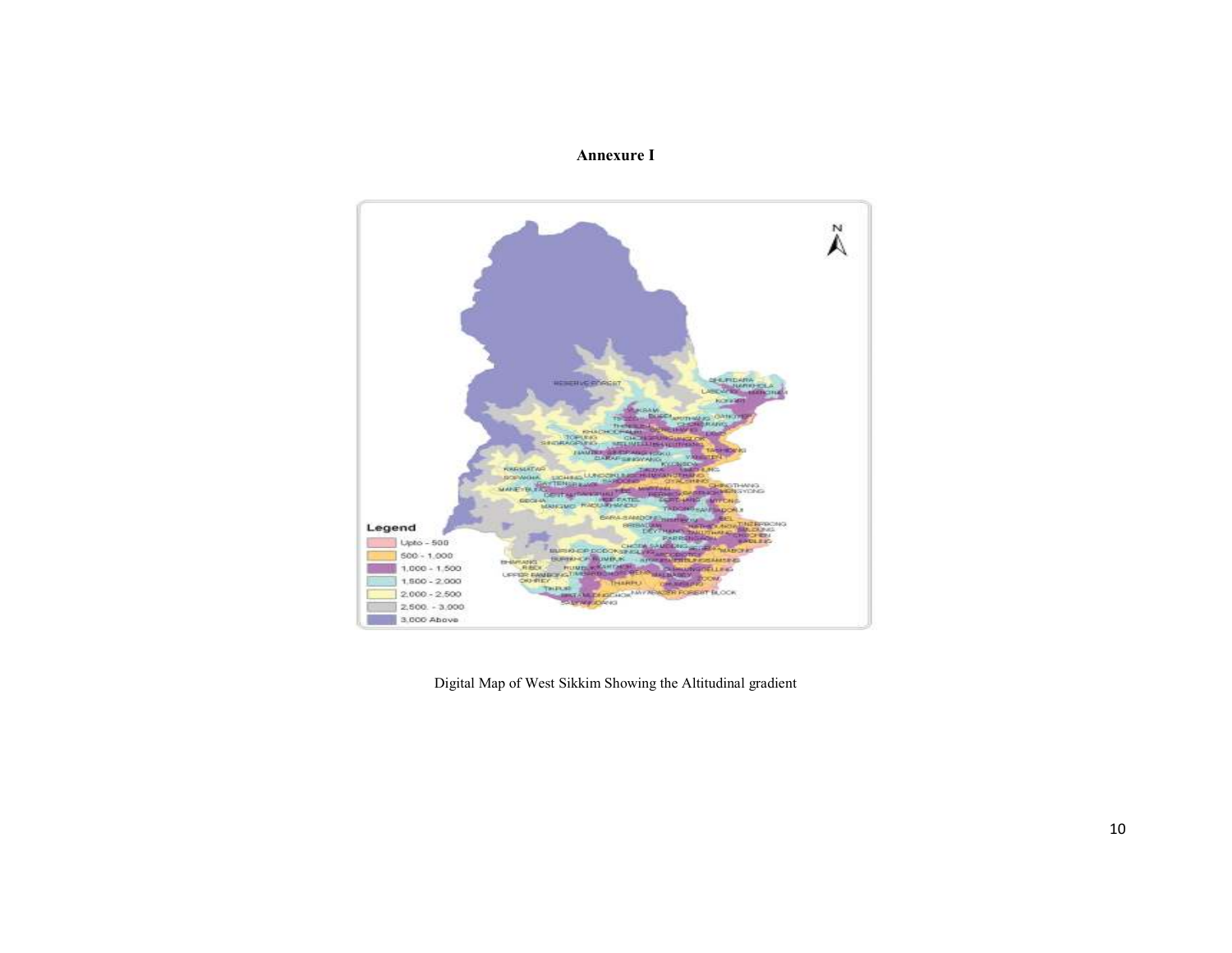

Annexure II: Mean Annual Rainfall of West Sikkim (2009)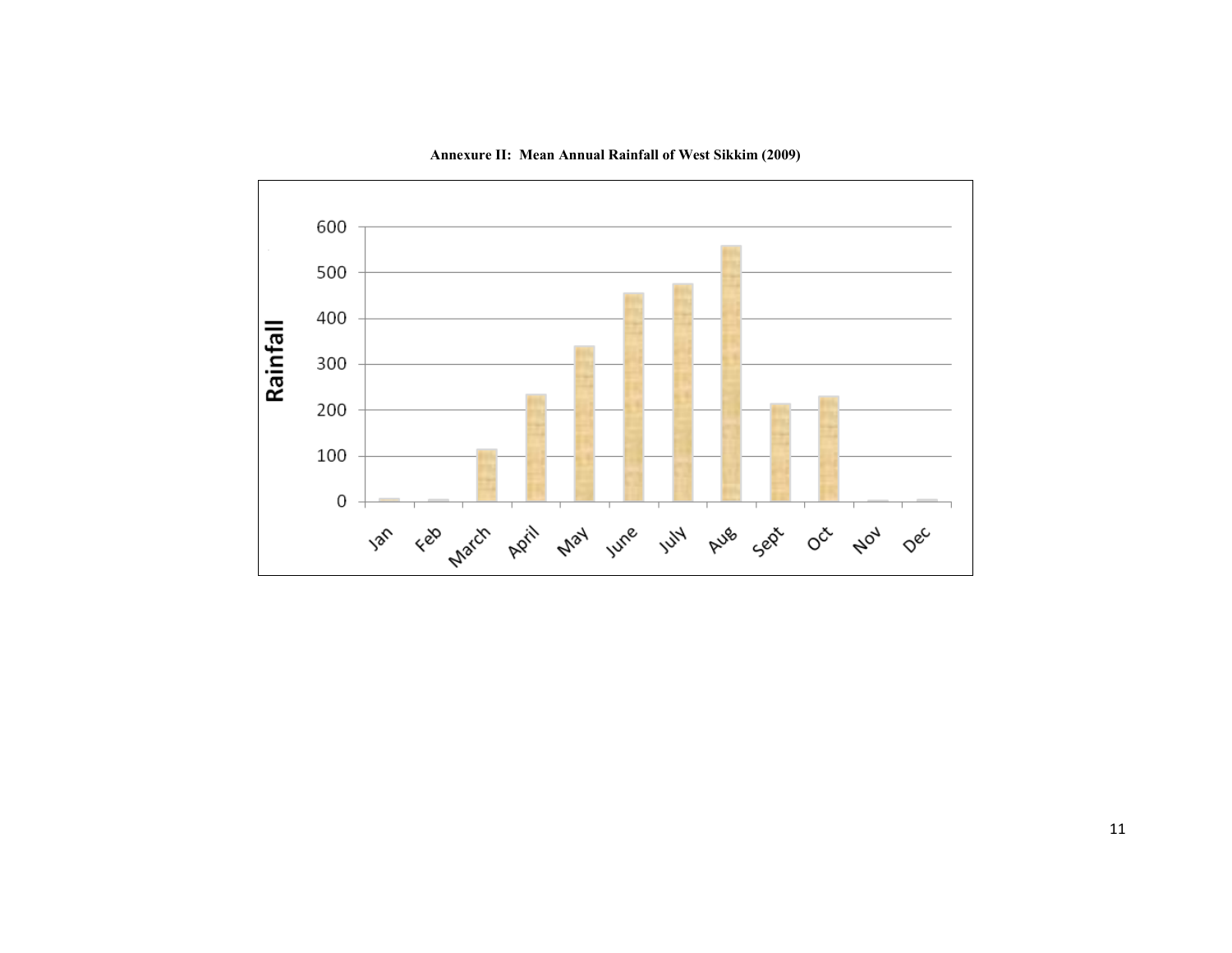#### Annexure III : SOIL MAP OF WEST SIKKIM



Source: Department of Agriculture Govt. of Sikkim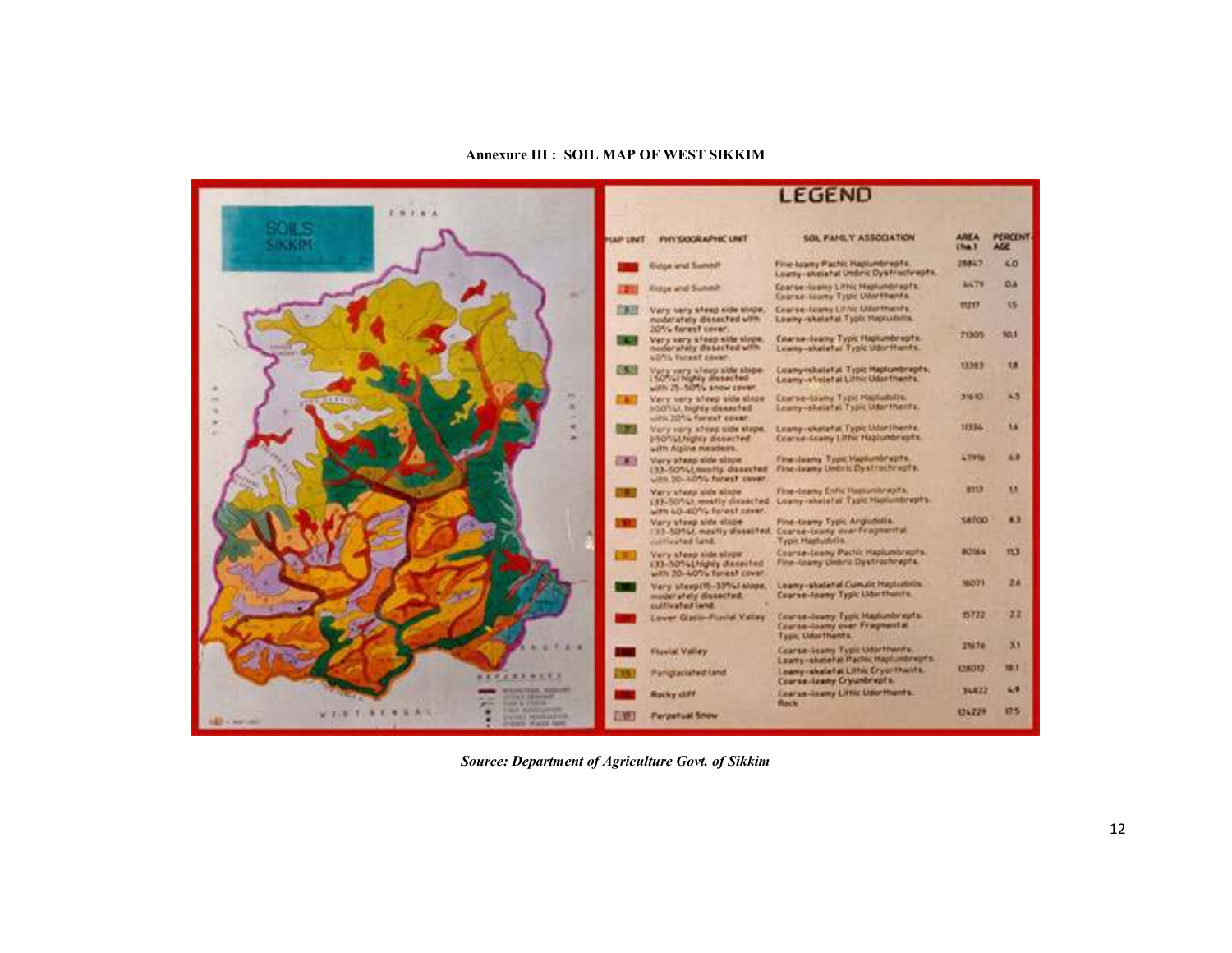# 2.0 Strategies for weather related contingencies

### 2.1 Drought

# 2.1.1 Rainfed situation

| Condition                                           | Major     | <b>Normal Crop / Cropping</b>                                                                                                                                                                                                                                                                                                                                                                                     |                                  | <b>Suggested Contingency measures</b>                                                                                                                                                                                                                                      |                                                                                              |
|-----------------------------------------------------|-----------|-------------------------------------------------------------------------------------------------------------------------------------------------------------------------------------------------------------------------------------------------------------------------------------------------------------------------------------------------------------------------------------------------------------------|----------------------------------|----------------------------------------------------------------------------------------------------------------------------------------------------------------------------------------------------------------------------------------------------------------------------|----------------------------------------------------------------------------------------------|
| <b>Early season</b>                                 | Farming   | system                                                                                                                                                                                                                                                                                                                                                                                                            | Change in crop / cropping system | Agronomic                                                                                                                                                                                                                                                                  | <b>Remarks</b> on                                                                            |
| drought                                             | situation |                                                                                                                                                                                                                                                                                                                                                                                                                   | including variety                | measures                                                                                                                                                                                                                                                                   | Implementation                                                                               |
| (delayed onset)                                     |           |                                                                                                                                                                                                                                                                                                                                                                                                                   |                                  |                                                                                                                                                                                                                                                                            |                                                                                              |
| Delay by 2<br>weeks<br>3 <sup>rd</sup> week of June | Rainfed   | <b>Maize</b><br>based<br>cropping<br>system :<br>1. Maize - rice/soybean -<br>potato/vegetables/<br>wheat/mustard<br>2. Maize - Maize + French<br>Beans (Local)/vegetables<br>3. Ginger + Maize<br>4. Maize - Finger Millet/Rice<br>Bean $(Relay) + vegetable$<br>5. Rice - Wheat/Barley/<br>Mustard/Vegetables<br>6. Perennials crops -Mandarin<br>orange, other fruits,<br>Cardamom<br>7. Ginger<br>8. Turmeric | No change                        | Wider spacing $(60 \text{ X})$<br>30 cm) for maize<br>Thinning to retain<br>one seedling at 30<br>cm<br>Transplanting of rice<br>should be completed<br>by mid week of July<br>In case of early<br>withdrawl of rain,<br>short duration<br>varieties should be<br>selected | Supply of seeds<br>through NSC, State<br>agriculture and<br>horticulture<br>department, SAUs |
|                                                     |           |                                                                                                                                                                                                                                                                                                                                                                                                                   |                                  |                                                                                                                                                                                                                                                                            |                                                                                              |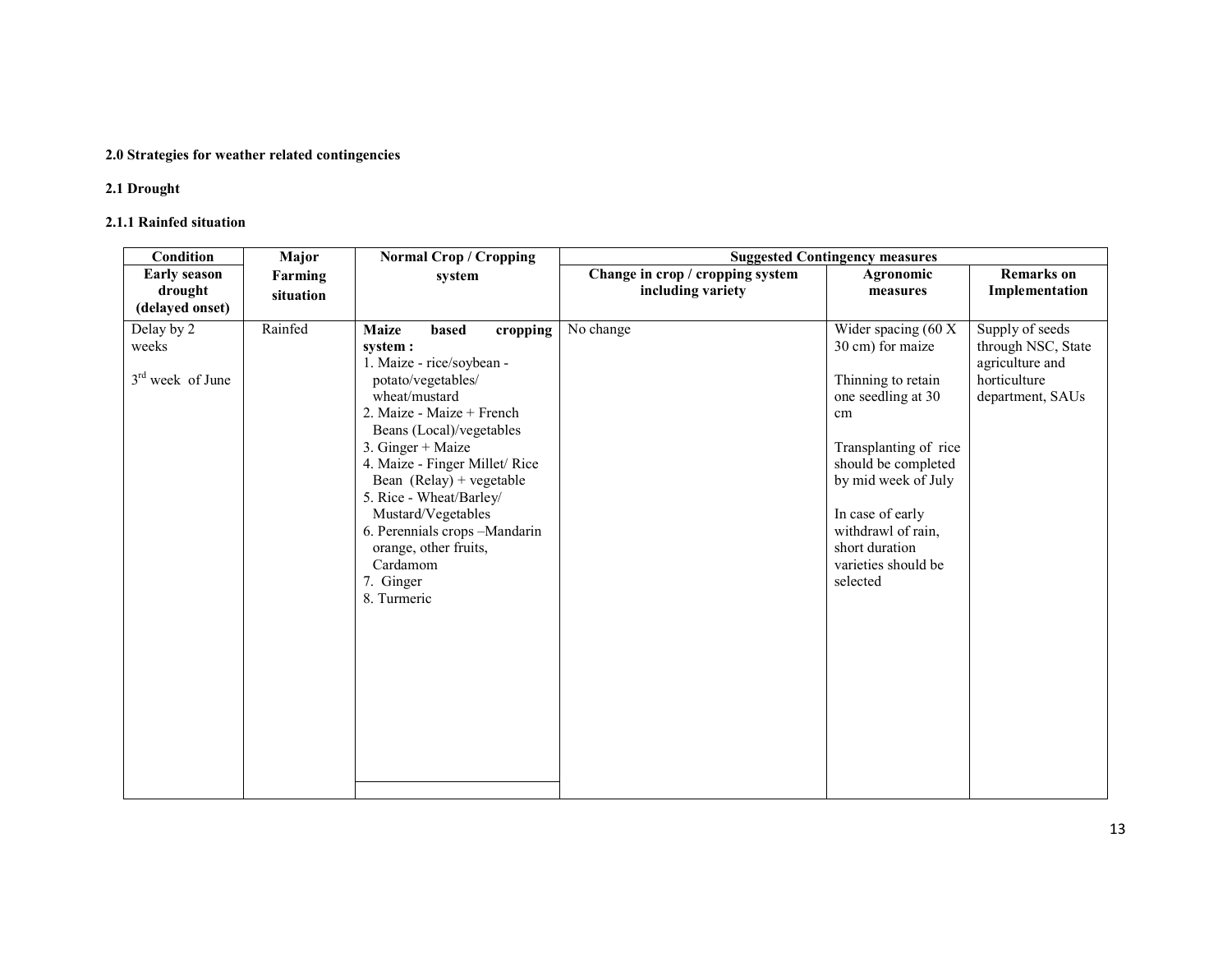| <b>Condition</b>                                  | Major                | <b>Normal Crop / Cropping system</b>                                                                                                                                                                                                                                                                                                                                                          |                                                                                                                                                                                                                                                                                                                                                                                                                                                                                                                                                                                      | <b>Suggested Contingency measures</b>                                                                                                                                                                                                                                                                  |                                                                                                                          |  |
|---------------------------------------------------|----------------------|-----------------------------------------------------------------------------------------------------------------------------------------------------------------------------------------------------------------------------------------------------------------------------------------------------------------------------------------------------------------------------------------------|--------------------------------------------------------------------------------------------------------------------------------------------------------------------------------------------------------------------------------------------------------------------------------------------------------------------------------------------------------------------------------------------------------------------------------------------------------------------------------------------------------------------------------------------------------------------------------------|--------------------------------------------------------------------------------------------------------------------------------------------------------------------------------------------------------------------------------------------------------------------------------------------------------|--------------------------------------------------------------------------------------------------------------------------|--|
| <b>Early season</b><br>drought<br>(delayed onset) | Farming<br>situation |                                                                                                                                                                                                                                                                                                                                                                                               | Change in crop / cropping system<br>including variety                                                                                                                                                                                                                                                                                                                                                                                                                                                                                                                                | <b>Agronomic measures</b>                                                                                                                                                                                                                                                                              | <b>Remarks</b> on<br>Implementa<br>tion                                                                                  |  |
| Delay by 4<br>weeks<br>$1st$ week of July         | Rainfed              | Maize based cropping system:<br>1. Maize - rice/soybean -<br>potato/vegetables/ wheat/mustard<br>2. Maize - Maize + French Beans<br>(Local)/vegetables<br>3. Ginger $+$ Maize<br>4. Maize - Finger Millet/ Rice Bean<br>$(Relay) + vegetable$<br>5. Rice - Wheat/Barley/<br>Mustard/Vegetables<br>6. Perennials crops -Mandarin<br>orange, other fruits, Cardamom<br>7. Ginger<br>8. Turmeric | <b>Maize: HOPM-I, RCM 1-1, RCM 1-2,</b><br>RCM 1-3, Madhuri, Vivek Maize<br>Hybrid 15, Vivek Hybrid 9, Vivek<br>Maize Hybrid 23, Vivek Sankul Makka<br>11.<br>Rice: Bali, Joli, Kalinga-3, Aditya,<br>Heera, Jawahar, BG 367-7, Diwani, VL<br>4930, VL 30218, PD-10, VL Dhan 61,<br>VL-62, VL Dhan 65, VL Dhan 86, VL<br>Dhan 209, VL-206, KRH-2,<br>Krishnabhog, Satyaranjan, Shah Sarang-<br>1, DR-92, Pant Dhan 10 Local variety (<br>Attay, Marsi etc.)<br>Soybean: Ahilya-1, PK 327, PK 472,<br>PK-1042, PK-1024, JS-80-21, JS-335,<br>JS 75-46, PK 262, NRC 37, VL Soya<br>47. | Wider spacing $(60 \text{ X } 30 \text{ cm})$ of<br>maize<br>Thinning to retain one seedling<br>at 30cm<br>Intercultivation (in<br>broadcasting)<br>SRI/ICM method of paddy<br>cultivation (spacing 20x20 cm)<br>In case of early withdrawl of<br>rain, short duration varieties<br>should be selected | Supply of<br>seeds<br>through<br>NSC, State<br>agriculture<br>and<br>horticulture<br>department,<br>ATMA.<br><b>SAUs</b> |  |

| Condition               | <b>Major</b> | <b>Normal Crop / Cropping system</b> |                                             | <b>Suggested Contingency measures</b> |                |  |
|-------------------------|--------------|--------------------------------------|---------------------------------------------|---------------------------------------|----------------|--|
| <b>Early season</b>     | Farming      |                                      | Change in crop / cropping system            | <b>Agronomic measures</b>             | <b>Remarks</b> |  |
| drought                 | situation    |                                      | including variety                           |                                       | on             |  |
| (delayed                |              |                                      |                                             |                                       | Implement      |  |
| onset)                  |              |                                      |                                             |                                       | ation          |  |
| Delay by 6              | Rainfed      | Maize based cropping system :        | <b>Maize: HOPM-I, RCM 1-1, RCM 1-2,</b>     | Wider spacing $(60 \times 30)$ cm for | Supply of      |  |
| weeks                   |              | 1. Maize - rice/soybean -            | RCM 1-3, Madhuri, Vivek Maize Hybrid        | maize                                 | seeds          |  |
|                         |              | potato/vegetables/ wheat/mustard     | 15, Vivek Hybrid 9, Vivek Maize Hybrid      |                                       | through        |  |
| 1 <sup>st</sup> week of |              | 2. Maize - Maize + French Beans      | 23, Vivek Sankul Makka 11.                  | Thinning to retain one seedling       | NSC, State     |  |
| August                  |              | (Local)/vegetables                   | Rice: Bali, Joli, Kalinga-3, Aditya, Heera, | at $30 \text{ cm}$                    | agriculture    |  |
|                         |              | 3. Ginger $+$ Maize                  | Jawahar, BG 367-7, Diwani, VL 4930, VL      |                                       | and            |  |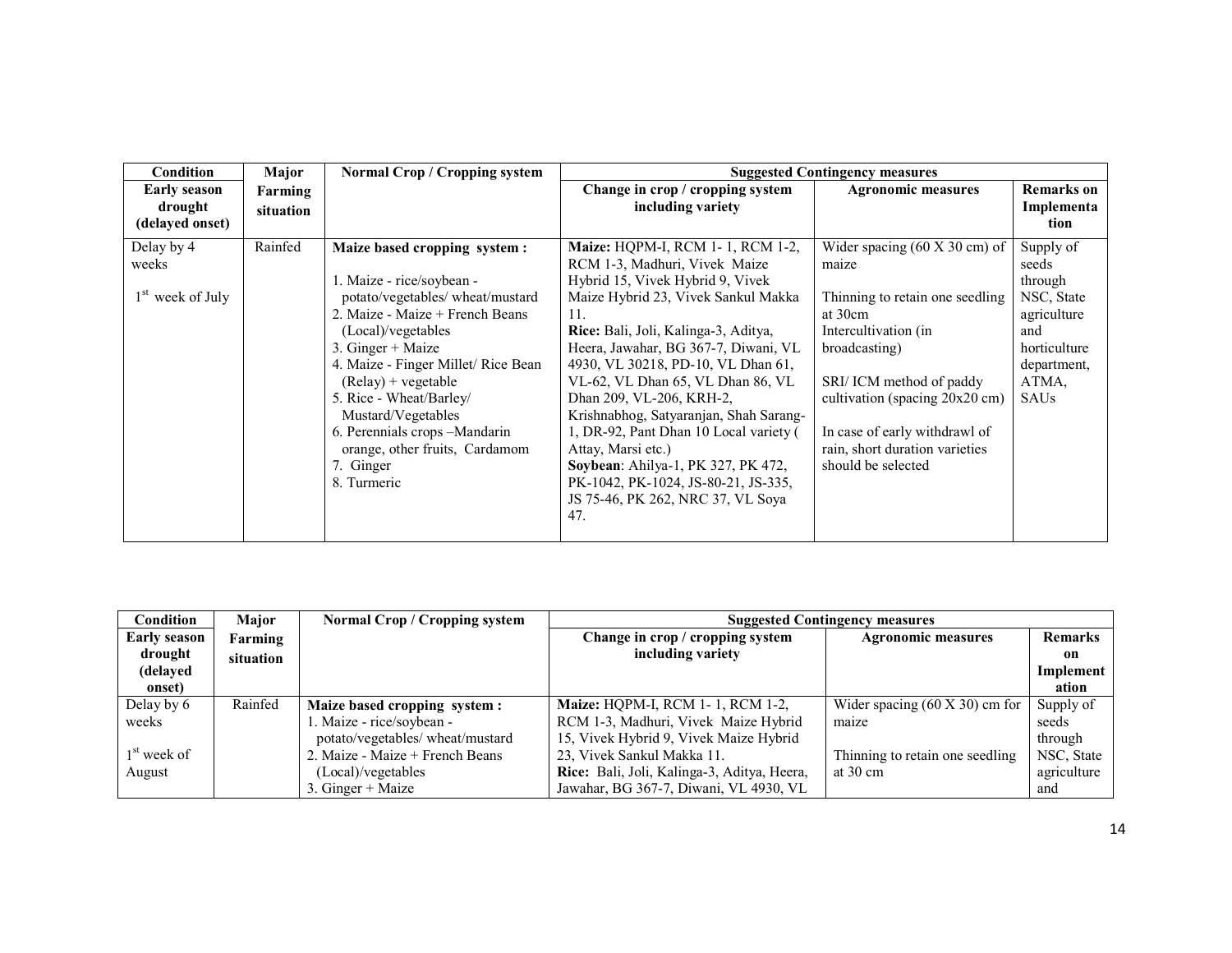|  | 4. Maize - Finger Millet/ Rice Bean    | 30218, PD-10, VL Dhan 61, VL-62, VL      | Intercropping of pulses with     | horticulture |
|--|----------------------------------------|------------------------------------------|----------------------------------|--------------|
|  | $(Relay) + vegetable$                  | Dhan 65, VL Dhan 86, VL Dhan 209, VL-    | maize                            | department   |
|  | 5. Rice - Wheat/Barley/                | 206, KRH-2, Krishnabhog, Satyaranjan,    |                                  | , ATMA,      |
|  | Mustard/Vegetables                     | Shah Sarang-1, DR-92, Pant Dhan 10.      |                                  | <b>SAUs</b>  |
|  | 6. Perennials crops - Mandarin orange, | Soybean: Ahilya-1, PK 327, PK 472, PK-   | SRI/ICM method of paddy          |              |
|  | other fruits, Cardamom                 | 1042, PK-1024, JS-80-21, JS-335, PK 262, | cultivation (spacing 20x20 cm)   |              |
|  | 7. Ginger                              | NRC 37, VL Soya 47.                      |                                  |              |
|  | 8. Turmeric                            |                                          | Frequent intercultural operation |              |
|  |                                        |                                          | for moiture conservation         |              |
|  |                                        |                                          |                                  |              |
|  |                                        |                                          | Crops should be mulched with     |              |
|  |                                        |                                          | green leaves                     |              |
|  |                                        |                                          |                                  |              |
|  |                                        |                                          | Short duration crops (80-90)     |              |
|  |                                        |                                          | days) should be selected         |              |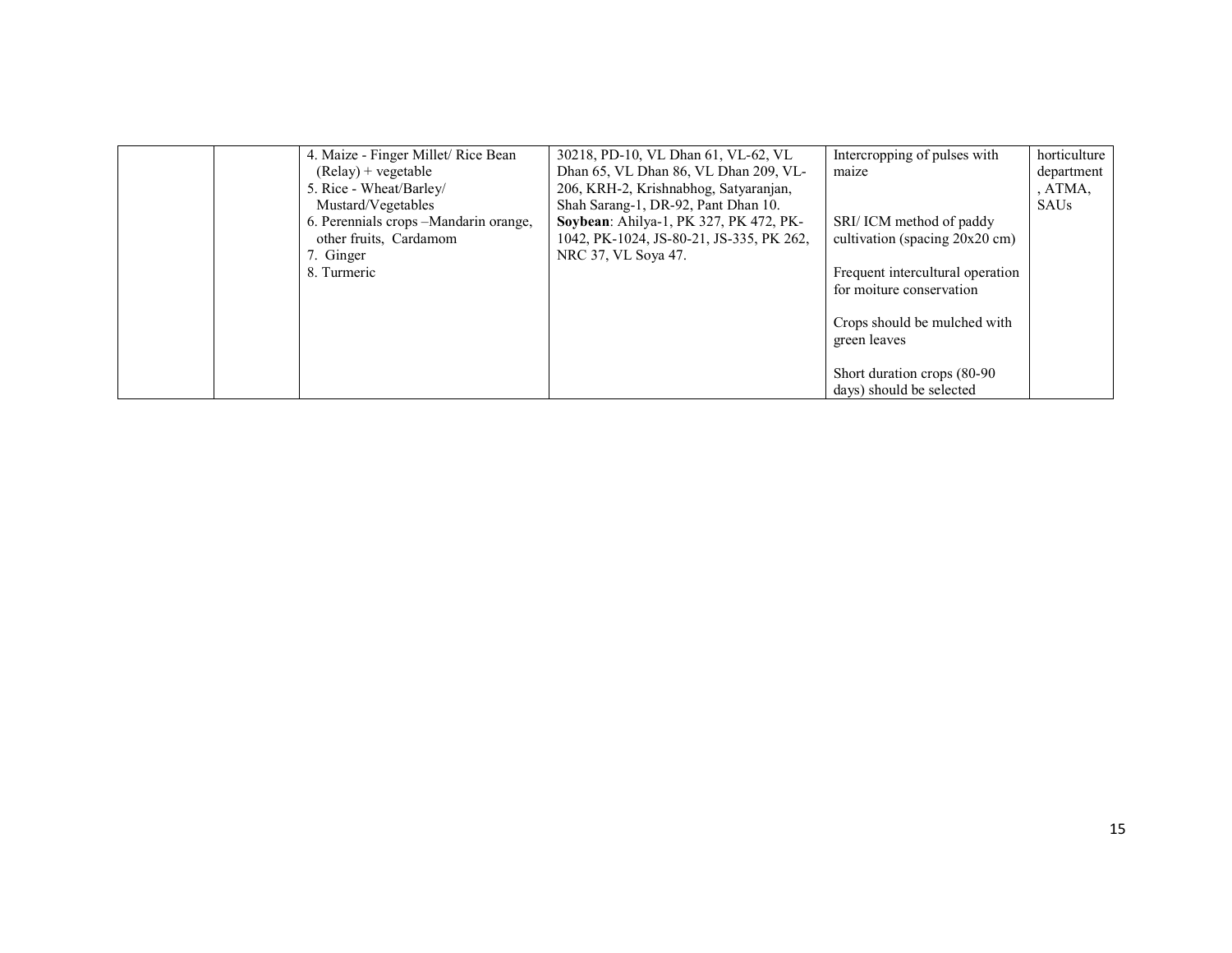| Condition<br>Major                                                                                                                        | Normal Crop / Cropping system                                                                                                                                                                                                                                                                                                                                                              |                                                                                                                                                                                                                                                                                                                                                                                                           | <b>Suggested Contingency measures</b>                                                                                                                                                  |                                                                                                           |
|-------------------------------------------------------------------------------------------------------------------------------------------|--------------------------------------------------------------------------------------------------------------------------------------------------------------------------------------------------------------------------------------------------------------------------------------------------------------------------------------------------------------------------------------------|-----------------------------------------------------------------------------------------------------------------------------------------------------------------------------------------------------------------------------------------------------------------------------------------------------------------------------------------------------------------------------------------------------------|----------------------------------------------------------------------------------------------------------------------------------------------------------------------------------------|-----------------------------------------------------------------------------------------------------------|
| <b>Early season</b><br>Farming<br>drought<br>situation<br>(Normal)                                                                        |                                                                                                                                                                                                                                                                                                                                                                                            | Crop management                                                                                                                                                                                                                                                                                                                                                                                           | Soil nutrient & moisture<br>conservation measues                                                                                                                                       | <b>Remarks</b> on<br>Implementatio<br>n                                                                   |
| onset)                                                                                                                                    |                                                                                                                                                                                                                                                                                                                                                                                            |                                                                                                                                                                                                                                                                                                                                                                                                           |                                                                                                                                                                                        |                                                                                                           |
| Rainfed<br>Normal onset<br>followed by<br>$15-20$ days dry<br>spell after<br>sowing leading<br>to poor<br>germination/cr<br>op stand etc. | Maize based cropping system:<br>1. Maize - rice/soybean -<br>potato/vegetables/wheat/mustard<br>2. Maize - Maize + French Beans<br>(Local)/vegetables<br>3. Ginger + Maize<br>4. Maize - Finger Millet/ Rice Bean<br>$(Relay) + vegetable$<br>5. Rice - Wheat/Barley/<br>Mustard/Vegetables<br>6. Perennials crops -Mandarin<br>orange/ other fruits, cardamom<br>7. Ginger<br>8. Turmeric | Maize: HQPM-I, RCM 1-1, RCM 1-2,<br>RCM 1-3, Madhuri, Vivek Maize Hybrid<br>15, Vivek Hybrid 9, Vivek Maize Hybrid 23,<br>Vivek Sankul Makka 11.<br>Rice: Bali, Joli, Kalinga-3, Aditya, Heera,<br>Jawahar, BG 367-7, Diwani, VL 4930, VL<br>30218, PD-10, VL Dhan 61, VL-62, VL<br>Dhan 65, VL Dhan 86, VL Dhan 209, VL-<br>206, KRH-2, Krishnabhog, Satyaranjan,<br>Shah Sarang-1, DR-92, Pant Dhan 10. | Furrow application of FYM<br>Mulching with green/dry<br>leaves & grasses<br>Wider spacing (60 X 30cm)<br>for maize<br>Frequent intercultural<br>operation for moisture<br>conservation | Supply of seeds<br>through State<br>agriculture and<br>horticulture<br>department<br>, NSC, ATMA,<br>SAUs |

| Condition           | <b>Major Farming</b> | Normal Crop / Cropping | <b>Suggested Contingency measures</b> |                          |                   |
|---------------------|----------------------|------------------------|---------------------------------------|--------------------------|-------------------|
| Mid season          | situation            | system                 | Crop management                       | Soil nutrient & moisture | <b>Remarks</b> on |
| drought (Long       |                      |                        |                                       | conservation measues     | Implementation    |
| dry spell,          |                      |                        |                                       |                          |                   |
| consecutive 2       |                      |                        |                                       |                          |                   |
| weeks rainless      |                      |                        |                                       |                          |                   |
| $(>2.5$ mm) period) |                      |                        |                                       |                          |                   |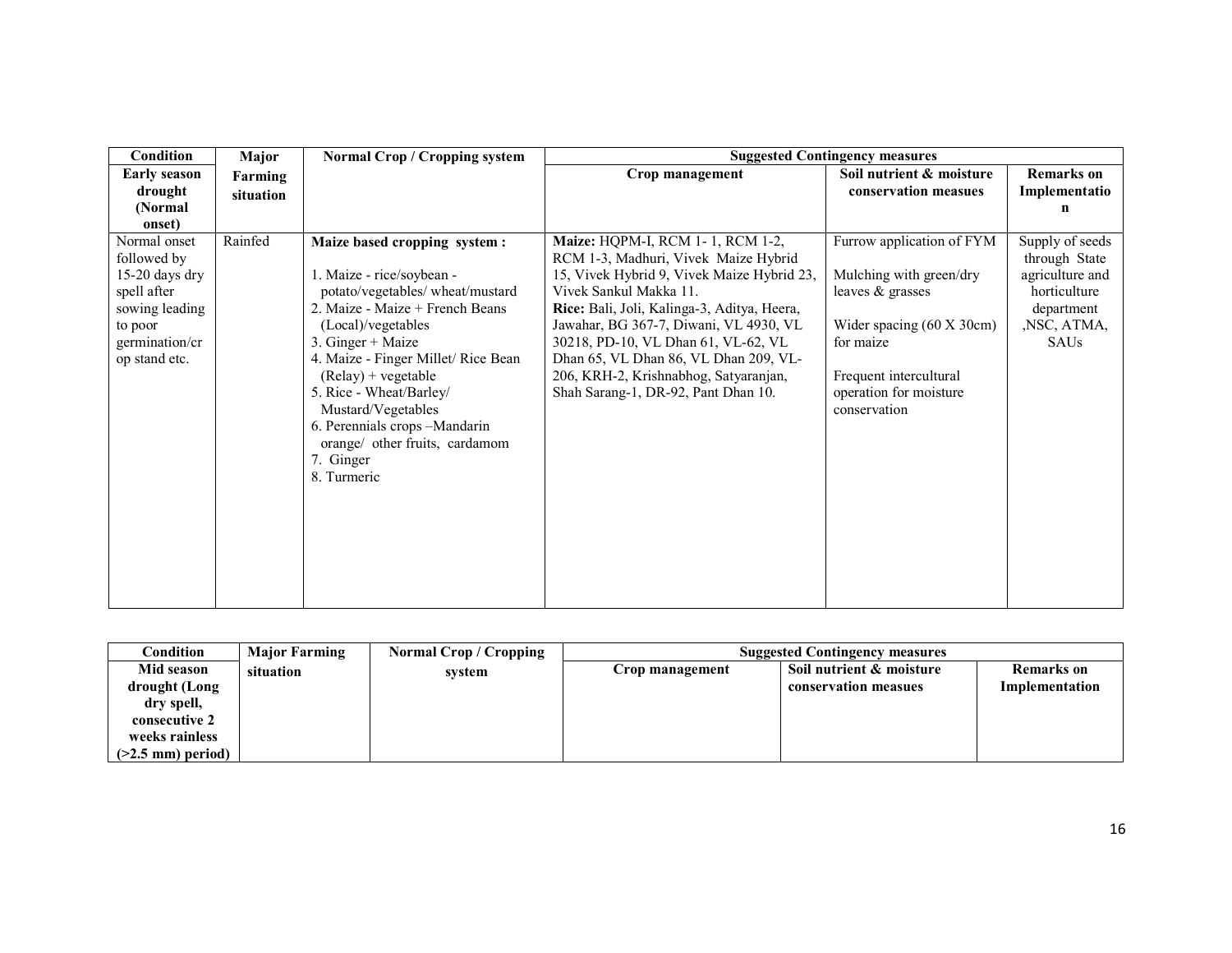| At vegetative stage | Rainfed | Maize<br>cropping<br>based<br>system :<br>1. Maize - rice/soybean -<br>potato/vegetables/<br>wheat/mustard<br>2. Maize - Maize + French<br>Beans (Local)/vegetables<br>$3.$ Ginger + Maize<br>4. Maize - Finger Millet/Rice<br>Bean $(Relay)$ + vegetable<br>5. Rice - Wheat/Barley/<br>Mustard/Vegetables<br>6. Perennials crops -<br>Mandarin orange/ other<br>fruits/ cardamom<br>7. Ginger<br>8. Turmeric | Maize: HQPM-I, RCM 1-1,<br>RCM 1-2, RCM 1-3, Madhuri,<br>Vivek Maize Hybrid 15, Vivek<br>Hybrid 9, Vivek Maize Hybrid<br>23, Vivek Sankul Makka 11.<br>Rice: Bali, Joli, Kalinga-3,<br>Aditya, Heera, Jawahar, BG 367-<br>7, Diwani, VL 4930, VL 30218,<br>PD-10, VL Dhan 61, VL-62, VL<br>Dhan 65, VL Dhan 86, VL Dhan<br>209, VL-206, KRH-2,<br>Krishnabhog, Satyaranjan, Shah<br>Sarang-1, DR-92, Pant Dhan 10.<br>Soybean: Ahilya-1, PK 327, PK<br>472, PK-1042, PK-1024, JS-80-<br>21, JS-335, JS 75-46, PK 262,<br>NRC 37, VL Soya 47. | Furrow application of FYM<br>Mulching with green/dry<br>leaves & grasses<br>Wider spacing $(60 \times 30)$ for<br>maize<br>In-situ soil moisture<br>conservation measures<br>Frequent intercultural<br>operation for moisture<br>conservation | Supply of seeds<br>through NSC,<br>ATMA, SAUs |
|---------------------|---------|---------------------------------------------------------------------------------------------------------------------------------------------------------------------------------------------------------------------------------------------------------------------------------------------------------------------------------------------------------------------------------------------------------------|----------------------------------------------------------------------------------------------------------------------------------------------------------------------------------------------------------------------------------------------------------------------------------------------------------------------------------------------------------------------------------------------------------------------------------------------------------------------------------------------------------------------------------------------|-----------------------------------------------------------------------------------------------------------------------------------------------------------------------------------------------------------------------------------------------|-----------------------------------------------|
|---------------------|---------|---------------------------------------------------------------------------------------------------------------------------------------------------------------------------------------------------------------------------------------------------------------------------------------------------------------------------------------------------------------------------------------------------------------|----------------------------------------------------------------------------------------------------------------------------------------------------------------------------------------------------------------------------------------------------------------------------------------------------------------------------------------------------------------------------------------------------------------------------------------------------------------------------------------------------------------------------------------------|-----------------------------------------------------------------------------------------------------------------------------------------------------------------------------------------------------------------------------------------------|-----------------------------------------------|

| Condition                                 | <b>Major</b>         | <b>Normal Crop / Cropping system</b> | <b>Suggested Contingency measures</b> |                                                   |                              |
|-------------------------------------------|----------------------|--------------------------------------|---------------------------------------|---------------------------------------------------|------------------------------|
| Mid season<br>drought (long<br>dry spell) | Farming<br>situation |                                      | rop management                        | Soil nutrient & moisture<br>conservation measures | Remarks on<br>Implementation |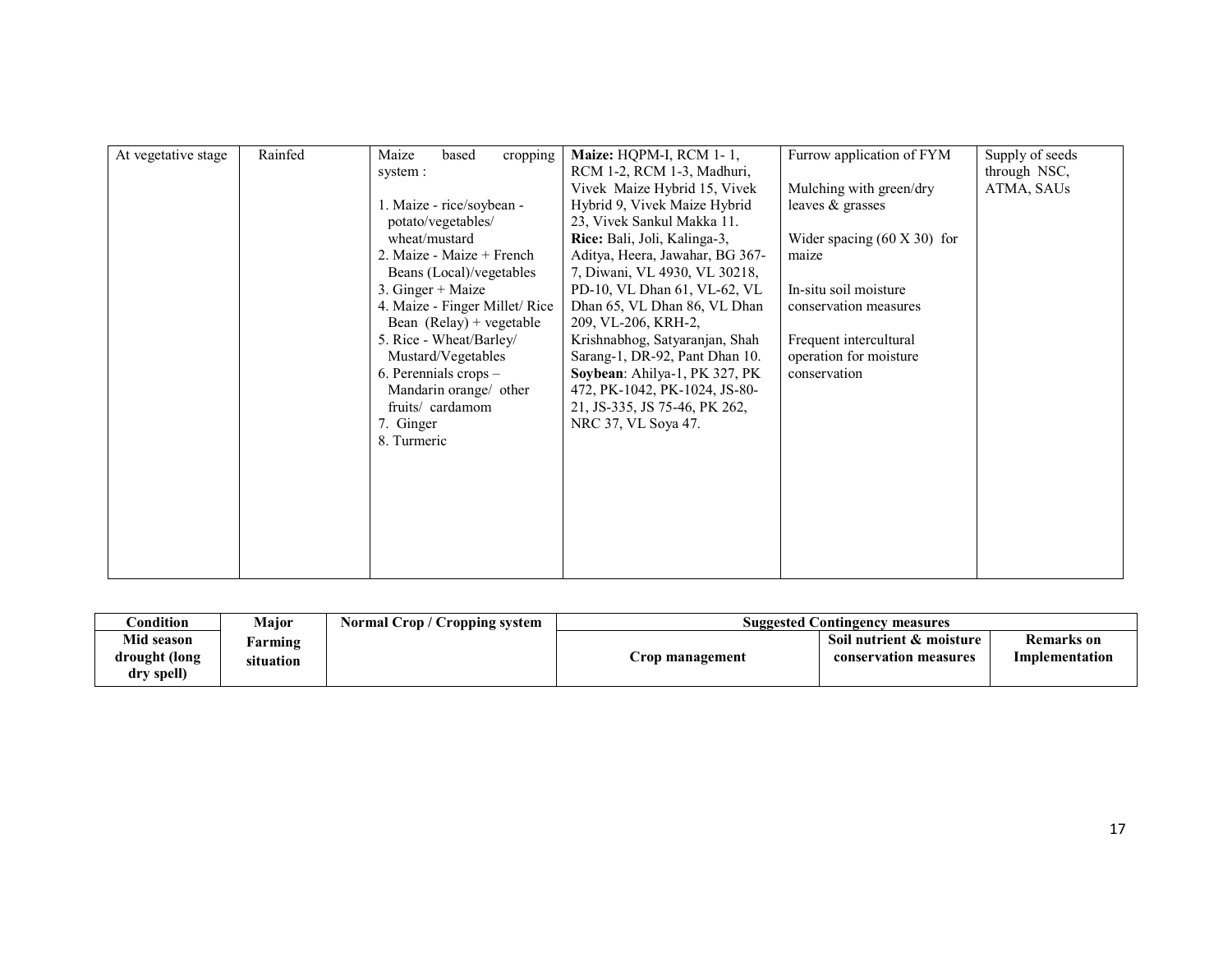| leaves $\&$ grasses<br>(Local)/vegetables<br>Rice: Bali, Joli, Kalinga-3, Aditya,<br>$3.$ Ginger + Maize<br>Heera, Jawahar, BG 367-7, Diwani, VL<br>4. Maize - Finger Millet/Rice Bean<br>4930, VL 30218, PD-10, VL Dhan 61,<br>Wider spacing $(60 \text{ X } 30)$<br>cm) for maize<br>$(Relay) + vegetable$<br>VL-62, VL Dhan 65, VL Dhan 86, VL<br>5. Rice - Wheat/Barley/<br>Dhan 209, VL-206, KRH-2,<br>Mustard/Vegetables<br>Krishnabhog, Satyaranjan, Shah Sarang-<br>In-situ soil moisture<br>6. Perennials crops -Mandarin<br>1, DR-92, Pant Dhan 10.<br>conservation measures<br>orange/ other fruits/ cardamom<br>Soybean: Ahilya-1, PK 327, PK 472, PK-<br>1042, PK-1024, JS-80-21, JS-335, JS 75-<br>Frequent intercultural<br>7. Ginger<br>46, PK 262, NRC 37, VL Sova 47<br>operation for moisture<br>8. Turmeric | At flowering/<br>fruiting stage | Rainfed | Maize based cropping system :<br>1. Maize - rice/soybean -<br>potato/vegetables/ wheat/mustard<br>2. Maize - Maize + French Beans | <b>Maize: HOPM-I, RCM 1-1, RCM 1-2,</b><br>RCM 1-3, Madhuri, Vivek Maize Hybrid<br>15, Vivek Hybrid 9, Vivek Maize Hybrid<br>23. Vivek Sankul Makka 11. | Furrow application of<br><b>FYM</b><br>Mulching with green/dry | Supply of seeds<br>through NSC.<br>ATMA, SAUs |
|---------------------------------------------------------------------------------------------------------------------------------------------------------------------------------------------------------------------------------------------------------------------------------------------------------------------------------------------------------------------------------------------------------------------------------------------------------------------------------------------------------------------------------------------------------------------------------------------------------------------------------------------------------------------------------------------------------------------------------------------------------------------------------------------------------------------------------|---------------------------------|---------|-----------------------------------------------------------------------------------------------------------------------------------|---------------------------------------------------------------------------------------------------------------------------------------------------------|----------------------------------------------------------------|-----------------------------------------------|
|                                                                                                                                                                                                                                                                                                                                                                                                                                                                                                                                                                                                                                                                                                                                                                                                                                 |                                 |         |                                                                                                                                   |                                                                                                                                                         | conservation                                                   |                                               |

| <b>Condition</b>  | <b>Major Farming</b> | <b>Normal Crop / Cropping</b>   |                                             | <b>Suggested Contingency measures</b> |                 |
|-------------------|----------------------|---------------------------------|---------------------------------------------|---------------------------------------|-----------------|
| (Terminal         | situation            | system                          | Crop management                             | Rabi Crop planning                    | Remarks on      |
| drought)          |                      |                                 |                                             |                                       | Implementation  |
|                   |                      |                                 |                                             |                                       |                 |
| (Early withdrawal | Rainfed              | Maize based cropping system:    | <b>Maize: HOPM-I, RCM 1-1, RCM 1-2,</b>     | In-situ soil moisture                 | Supply of seeds |
| of monsoon)       |                      | . Maize - rice/soybean -        | RCM 1-3, Madhuri, Vivek Maize Hybrid        | conservation measures                 | through NSC,    |
|                   |                      | potato/vegetables/              | 15, Vivek Hybrid 9, Vivek Maize Hybrid      | Furrow application of                 | ATMA, SAUs      |
|                   |                      | wheat/mustard                   | 23, Vivek Sankul Makka 11.                  | <b>FYM</b>                            |                 |
|                   |                      | 2. Maize - Maize + French Beans | Rice: Bali, Joli, Kalinga-3, Aditya, Heera, |                                       |                 |
|                   |                      | (Local)/vegetables              | Jawahar, BG 367-7, Diwani, VL 4930, VL      | Mulching with                         |                 |
|                   |                      | $3. Ginger + Maize$             | 30218, PD-10, VL Dhan 61, VL-62, VL         | green/dry leaves $\&$                 |                 |
|                   |                      | 4. Maize - Finger Millet/Rice   | Dhan 65, VL Dhan 86, VL Dhan 209, VL-       | grasses                               |                 |
|                   |                      | Bean $(Relay) + vegetable$      | 206, KRH-2, Krishnabhog, Satyaranjan,       |                                       |                 |
|                   |                      | 5. Rice - Wheat/Barley/         | Shah Sarang-1, DR-92, Pant Dhan 10.         | Wider spacing $(60 \text{ X } 30)$    |                 |
|                   |                      | Mustard/Vegetables              | Soybean: Ahilya-1, PK 327, PK 472, PK-      | cm) for maize                         |                 |
|                   |                      | 6. Perennials crops -Mandarin   | 1042, PK-1024, JS-80-21, JS-335, JS 75-46,  |                                       |                 |
|                   |                      | orange/ other fruits/ cardamom  | PK 262, NRC 37, VL Soya 47.                 | Frequent intercultural                |                 |
|                   |                      | 7. Ginger                       |                                             | operation for moisture                |                 |
|                   |                      | 8. Turmeric                     |                                             | conservation                          |                 |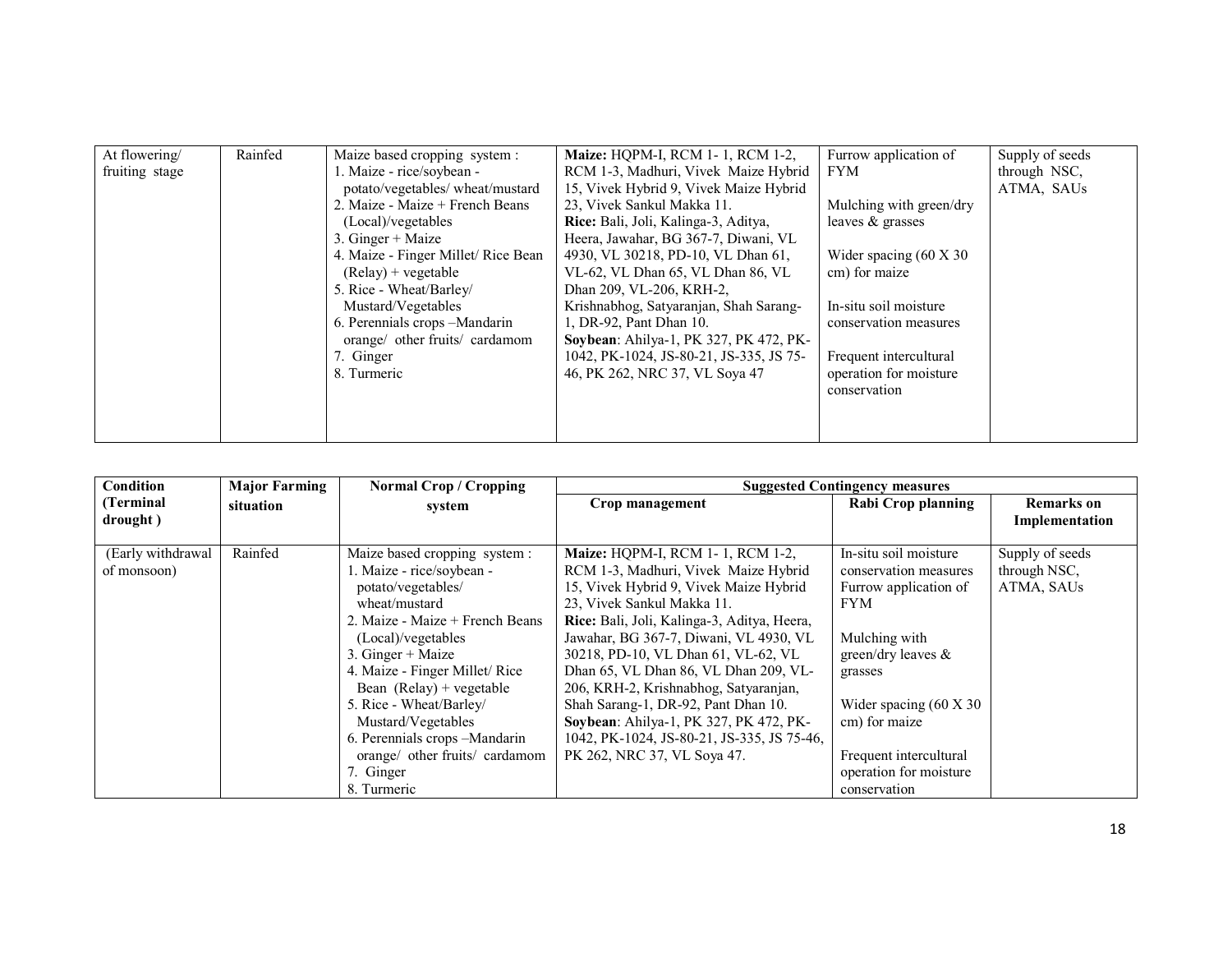#### 2.1.2 Drought - Irrigated situation

| Condition                                                    |                                |                             | <b>Suggested Contingency measures</b> |                           |                   |  |
|--------------------------------------------------------------|--------------------------------|-----------------------------|---------------------------------------|---------------------------|-------------------|--|
|                                                              | <b>Major Farming situation</b> | <b>Normal Crop/cropping</b> | Change in crop/cropping               | <b>Agronomic measures</b> | <b>Remarks</b> on |  |
|                                                              |                                | system                      | svstem                                |                           | Implementation    |  |
| Delayed release of<br>water in canals due<br>to low rainfall |                                | Not Applicable              |                                       |                           |                   |  |
| Limited release of<br>water in canals due<br>to low rainfall |                                | Not Applicable              |                                       |                           |                   |  |

| Non release of water | Not Applicable |
|----------------------|----------------|
| in canals under      |                |
| delayed onset of     |                |
| monsoon in           |                |
| catchment            |                |
| Lack of inflows into | Not Applicable |
| tanks due to         |                |
| insufficient/delayed |                |
| onset of monsoon     |                |
|                      |                |
| Insufficient         | Not Applicable |
| groundwater          |                |
| recharge due to low  |                |
| rainfall             |                |
|                      |                |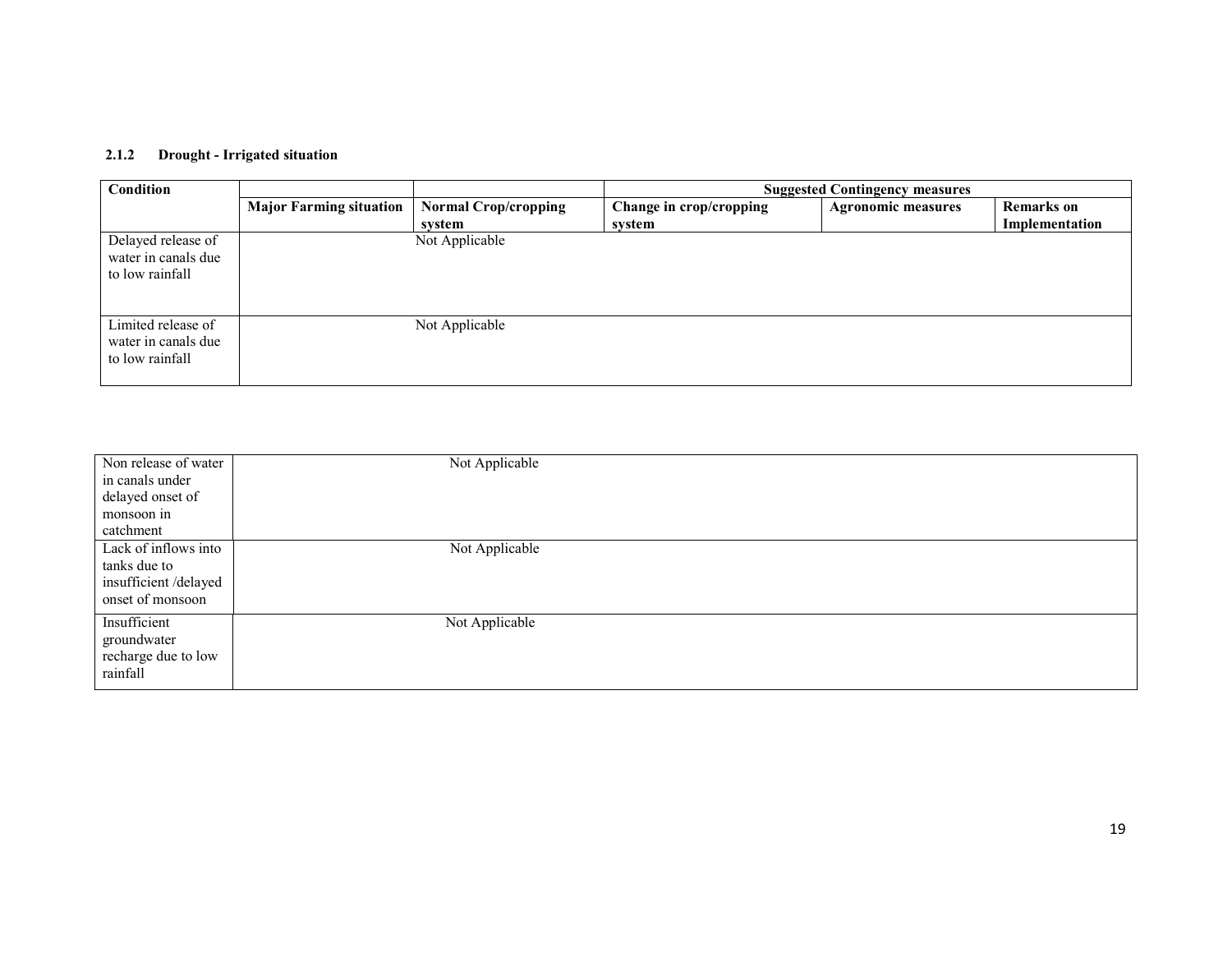2.2 Unusual rains (untimely, unseasonal etc) (for both rainfed and irrigated situations)

| <b>Condition</b>                                                                  | <b>Suggested contingency measure</b> |                                                                   |                                                                          |                                         |  |  |
|-----------------------------------------------------------------------------------|--------------------------------------|-------------------------------------------------------------------|--------------------------------------------------------------------------|-----------------------------------------|--|--|
| <b>Continuous high</b><br>rainfall in a short<br>span leading to water<br>logging | <b>Vegetative stage</b>              | <b>Flowering stage</b>                                            | Crop maturity stage                                                      | Post harvest                            |  |  |
| <b>Field crops</b>                                                                |                                      |                                                                   |                                                                          |                                         |  |  |
| Maize                                                                             | Ridge planting, Provide<br>drainage  | Provide drainage                                                  | Drain out excessive water, Harvesting at<br>physiological maturity stage | Dry and store in air tight<br>condition |  |  |
| Rice                                                                              | Drain out excessive                  | Drain out excessive water                                         |                                                                          |                                         |  |  |
| Wheat                                                                             | water                                |                                                                   |                                                                          |                                         |  |  |
| Finger-Millet                                                                     |                                      |                                                                   |                                                                          |                                         |  |  |
| Blackgram<br>Rapeseed & Mustard<br>Soybean                                        | Ridge planting, Provide<br>drainage  | Provide drainage                                                  |                                                                          |                                         |  |  |
| <b>Horticultural crops</b>                                                        |                                      |                                                                   |                                                                          |                                         |  |  |
| Mandarin<br>Other fruits                                                          | Provide drainage                     | Application of PGRs,<br>(Auxin) and boron to<br>enhance fruit set | Drain out excessive water and harvest the<br>crop at maturity.           |                                         |  |  |
| Rabi vegetables                                                                   |                                      |                                                                   |                                                                          | Store at optimum temperature            |  |  |
| Kharif vegetables                                                                 | Ridge planting, Provide              | Provide drainage                                                  | Drain out excessive water and harvest the                                | and packed properly                     |  |  |
| Off season vegetables                                                             | drainage                             |                                                                   | crop at optimum stage.                                                   |                                         |  |  |
| Cardamom                                                                          | Provide drainage                     | Optimize population of<br>pollinator                              | Drain out excessive water and harvest the                                | Dry and store in air tight<br>condition |  |  |
| Ginger                                                                            | Ridge planting, Provide              |                                                                   | crop at physiological maturity stage.                                    | Store at optimum temperature and        |  |  |
| Turmeric                                                                          | drainage                             | Provide drainage                                                  |                                                                          | packed properly                         |  |  |
| Other spices                                                                      |                                      |                                                                   |                                                                          |                                         |  |  |

| <b>Heavy rainfall</b> | <i><b>Vegetative stage</b></i> | <b>Flowering stage</b> | Crop maturity stage | Post<br>harvest |
|-----------------------|--------------------------------|------------------------|---------------------|-----------------|
| with high speed       |                                |                        |                     |                 |
| winds in a short      |                                |                        |                     |                 |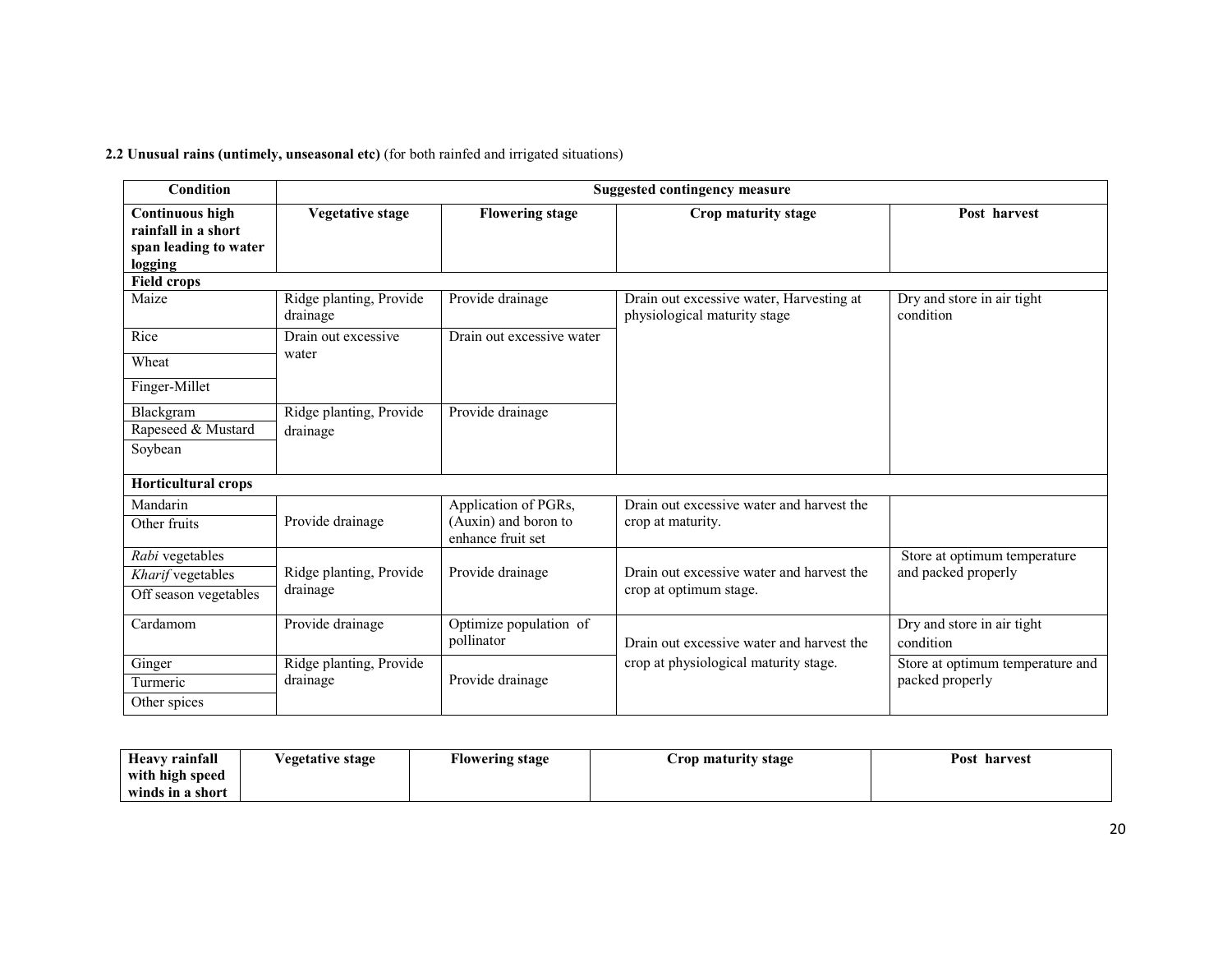| span                       |                                     |                                           |                                                                                 |                                      |
|----------------------------|-------------------------------------|-------------------------------------------|---------------------------------------------------------------------------------|--------------------------------------|
| <b>Field crops</b>         |                                     |                                           |                                                                                 |                                      |
| Maize                      | Ridge planting, Provide<br>drainage | Provide drainage                          | Drain out excessive water, Harvesting at<br>physiological maturity stage        | Dry and store in air tight condition |
| Rice                       | Drain out excessive water           | Drain out excessive water                 |                                                                                 |                                      |
| Wheat                      |                                     |                                           |                                                                                 |                                      |
| Finger millet              |                                     |                                           |                                                                                 |                                      |
| Blackgram                  | Ridge planting, Provide             | Provide drainage                          |                                                                                 | Dry and store in air tight condition |
| Rapeseed &                 | drainage                            |                                           | Drain out excessive water, Harvesting at                                        |                                      |
| Mustard                    |                                     |                                           | physiological maturity stage                                                    |                                      |
| Soybean                    |                                     |                                           |                                                                                 |                                      |
| <b>Horticultural crops</b> |                                     |                                           |                                                                                 |                                      |
| Mandarin                   | Provide drainage                    | Application of PGRs,                      | Drain out excess water and harvest the crop                                     |                                      |
| Other fruits               |                                     | (Auxin) and boron to<br>enhance fruit set | at maturity.                                                                    |                                      |
| Rabi vegetables            | Ridge planting,                     | Provide drainage                          | Drain out excess water and harvest the crop                                     | Store at optimum temperature and     |
| Kharif vegetables          | Provide drainage                    |                                           | at optimum stage.                                                               | packed properly                      |
| Off season                 |                                     |                                           |                                                                                 |                                      |
| vegetables                 |                                     |                                           |                                                                                 |                                      |
| Cardamom                   | Provide drainage                    | Optimize population of<br>pollinator      | Drain out excess water and harvest the crop<br>at physiological maturity stage. | Dry and store in air tight condition |
| Ginger                     | Ridge planting,                     | Provide drainage                          |                                                                                 | Store at optimum temperature and     |
| Turmeric                   |                                     |                                           |                                                                                 | packed properly                      |
| Other spices               | Provide drainage                    |                                           |                                                                                 |                                      |

| Outbreak of<br>pests and<br>diseases due to<br>unseasonal rains<br><b>Field crops</b> | Vegetative stage             | <b>Flowering stage</b>      | Crop maturity stage | Post harvest                      |
|---------------------------------------------------------------------------------------|------------------------------|-----------------------------|---------------------|-----------------------------------|
| Maize                                                                                 | Disease resistant varieties, |                             |                     |                                   |
| Rice                                                                                  | Need based plant             | Need based plant protection |                     | Safe storage against storage pest |
| Wheat                                                                                 | protection IPDM              | <b>IPDM</b>                 |                     | and diseases                      |
| Fingermillet                                                                          |                              |                             |                     |                                   |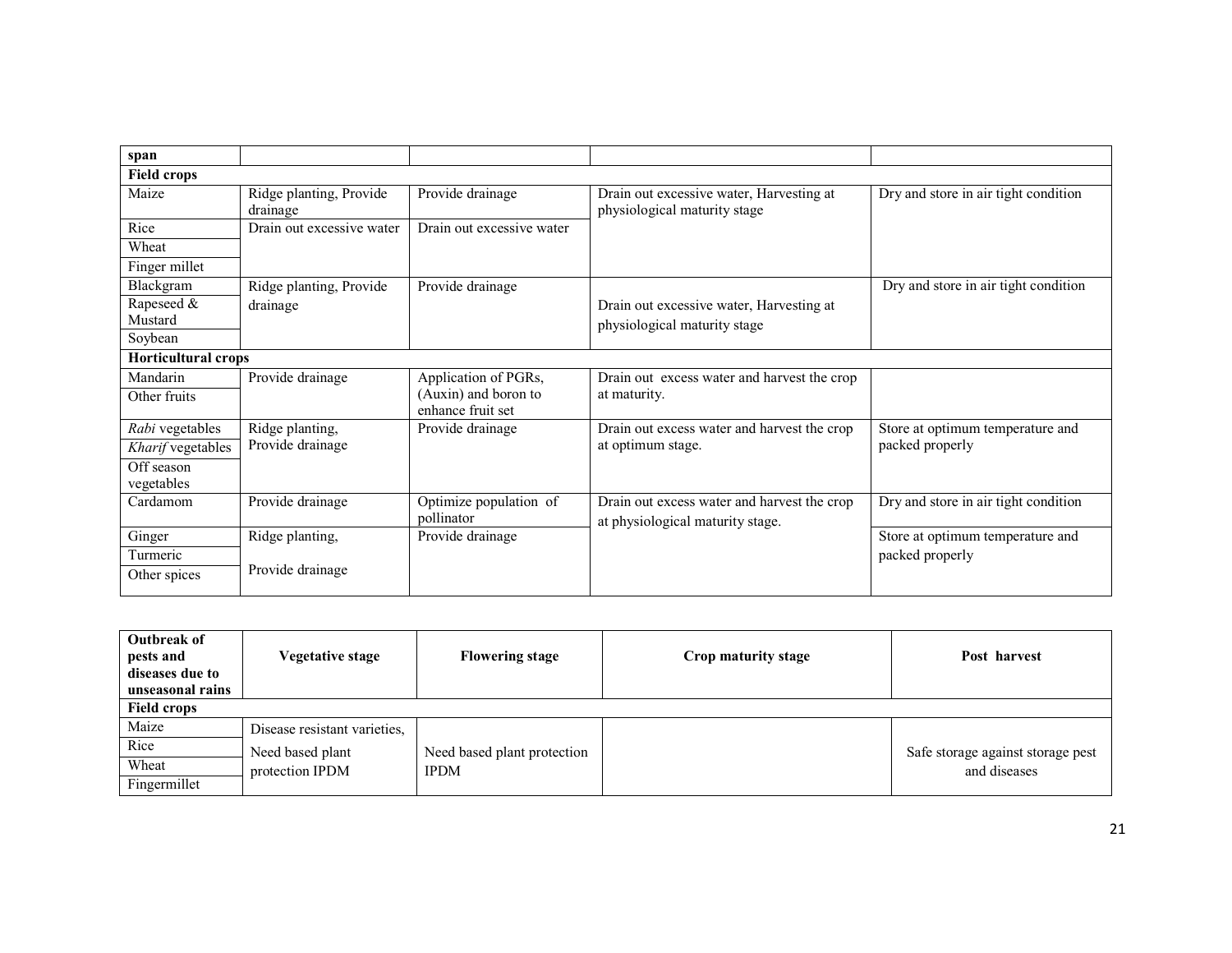| Blackgram                  |                                |                                  |                                     |                                   |
|----------------------------|--------------------------------|----------------------------------|-------------------------------------|-----------------------------------|
| Rapeseed &                 |                                |                                  |                                     |                                   |
| Mustard                    |                                |                                  |                                     |                                   |
| Soybean                    |                                |                                  |                                     |                                   |
| <b>Horticultural crops</b> |                                |                                  |                                     |                                   |
| Mandarin                   | Need based plant               | Need based plant protection      |                                     | Safe storage against storage pest |
| Other fruits               | protection IPDM                | <b>IPDM</b>                      |                                     | and diseases                      |
| Rabi vegetables            | Disease resistant<br>$\bullet$ | Bio control agents,<br>$\bullet$ | Harvest the crops at maturity stage |                                   |
| Kharif vegetables          | varieties,                     | Need based plant<br>$\bullet$    |                                     | Safe storage against storage pest |
| Off season                 | Need based plant<br>$\bullet$  | protection IPDM                  |                                     | and diseases                      |
| vegetables                 | protection IPDM,               |                                  |                                     |                                   |
| Cardamom                   |                                |                                  |                                     |                                   |
| Ginger                     | Crop rotation                  |                                  |                                     |                                   |
| Turmeric                   |                                |                                  |                                     |                                   |
| Other spices               |                                |                                  |                                     |                                   |

## 2.3 Floods:

| <b>Condition</b>                               | Suggested contingency measure |                         |                    |            |  |
|------------------------------------------------|-------------------------------|-------------------------|--------------------|------------|--|
| Transient water logging/ partial<br>inundation | Seedling / nursery stage      | <b>Vegetative stage</b> | Reproductive stage | At harvest |  |
| Continuous submergence<br>for more than 2 days | Not Applicable                |                         |                    |            |  |
| Sea water intrusion                            |                               |                         |                    |            |  |

# 2.4 Extreme events: Heat wave / Cold wave/Frost/ Hailstorm /Cyclone :

| <b>Extreme event type</b> | Suggested contingency measure                                                           |  |  |  |  |  |
|---------------------------|-----------------------------------------------------------------------------------------|--|--|--|--|--|
|                           | Reproductive stage<br>Seedling / nursery stage<br><b>Vegetative stage</b><br>At harvest |  |  |  |  |  |
| <b>Heat Wave</b>          |                                                                                         |  |  |  |  |  |
| Horticulture              |                                                                                         |  |  |  |  |  |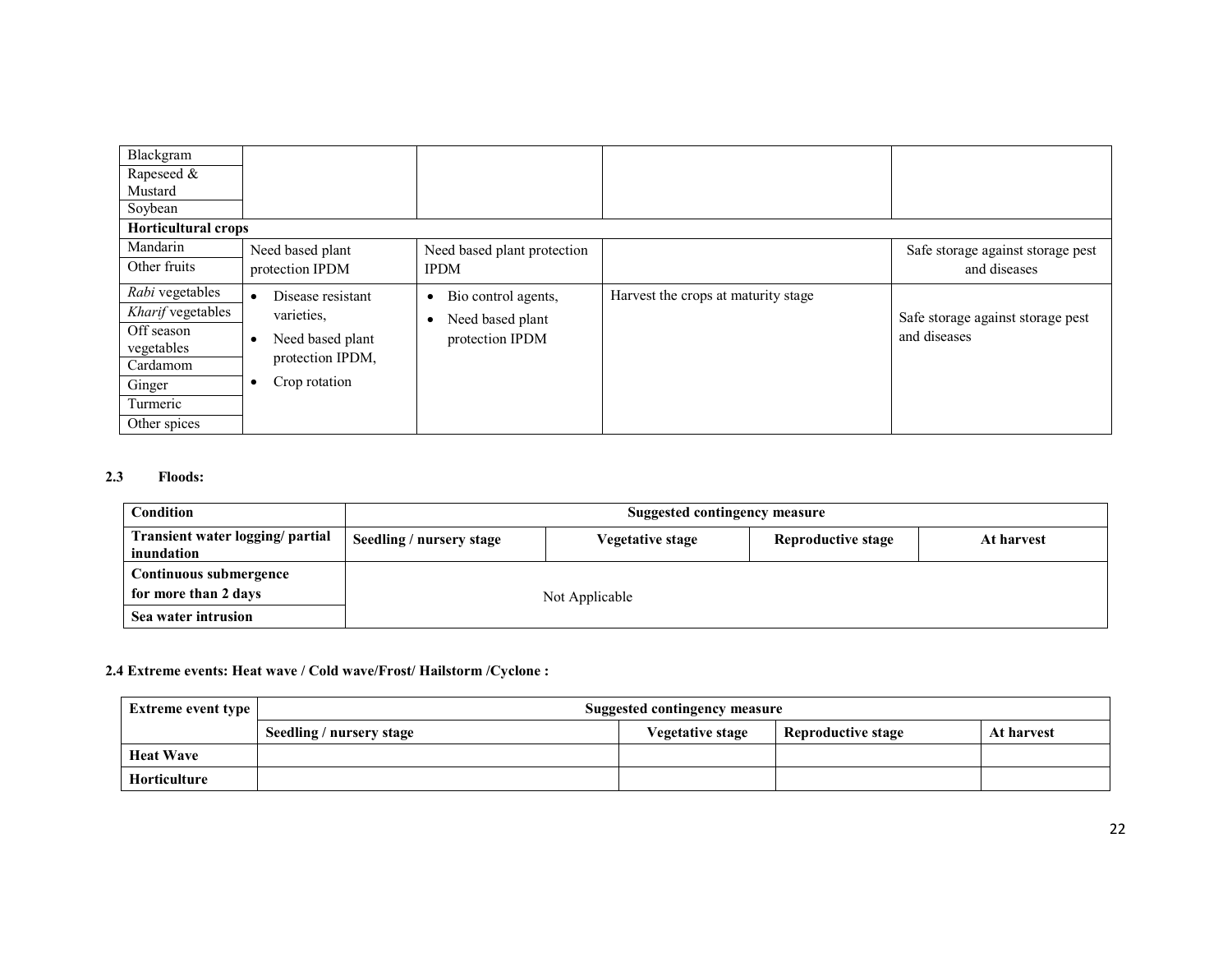| Orange              | Shade net                                                                  |                                                                                                      |                            |                   |
|---------------------|----------------------------------------------------------------------------|------------------------------------------------------------------------------------------------------|----------------------------|-------------------|
| Cold wave           |                                                                            |                                                                                                      |                            |                   |
| Mustard             |                                                                            | Planting of trees<br>$\bullet$                                                                       |                            |                   |
| Maize               | Nursery should be raised inside well                                       | around field to act<br>as wind break and                                                             | Planting of trees around   | Early harvest the |
| wheat               | covered structure and about 50 percent<br>more seedlings should be raised. | replanting of                                                                                        | field to act as wind break | crops             |
| Rice                |                                                                            | damaged plants                                                                                       |                            |                   |
| Rapeseed            |                                                                            | Application of K to<br>$\bullet$<br>enhance tenacity in<br>plants                                    |                            |                   |
| Soybean             |                                                                            | Staking of plants<br>$\bullet$                                                                       |                            |                   |
| <b>Horticulture</b> |                                                                            | Planting of trees<br>$\bullet$                                                                       | Planting of trees around   | Early harvest the |
| Cardamom            | Nursery should be raised inside well                                       | around field to act<br>as wind break and                                                             | field to act as wind break | crops             |
| Orange              | covered structure and about 50 percent                                     | replanting of                                                                                        |                            |                   |
| Potato              | more seedlings should be raised.                                           | damaged plants,                                                                                      |                            |                   |
| Vegetables          |                                                                            | Application of K to<br>$\bullet$<br>enhance tenacity in<br>plants,<br>Staking of plants<br>$\bullet$ |                            |                   |
| Frost               |                                                                            |                                                                                                      |                            |                   |
| Mustard             | Provide irrigation, grow frost resistant variety                           | Provide irrigation                                                                                   |                            |                   |
| Pea                 | Provide irrigation, grow frost resistant variety                           | Provide irrigation                                                                                   |                            |                   |
| wheat               | Provide irrigation, grow frost resistant variety                           | Provide irrigation                                                                                   |                            |                   |
| Horticulture        |                                                                            |                                                                                                      |                            |                   |
| Cardamom            | Protected by shade net and Provide irrigation                              | Provide drainage                                                                                     |                            |                   |
| Orange              | Protected by shade net and Provide irrigation                              | Irrigation, smoke<br>around the orchard                                                              | Smoke around the orchard   |                   |
| Potato              | Sprinkler irrigation                                                       | Provide drainage                                                                                     |                            |                   |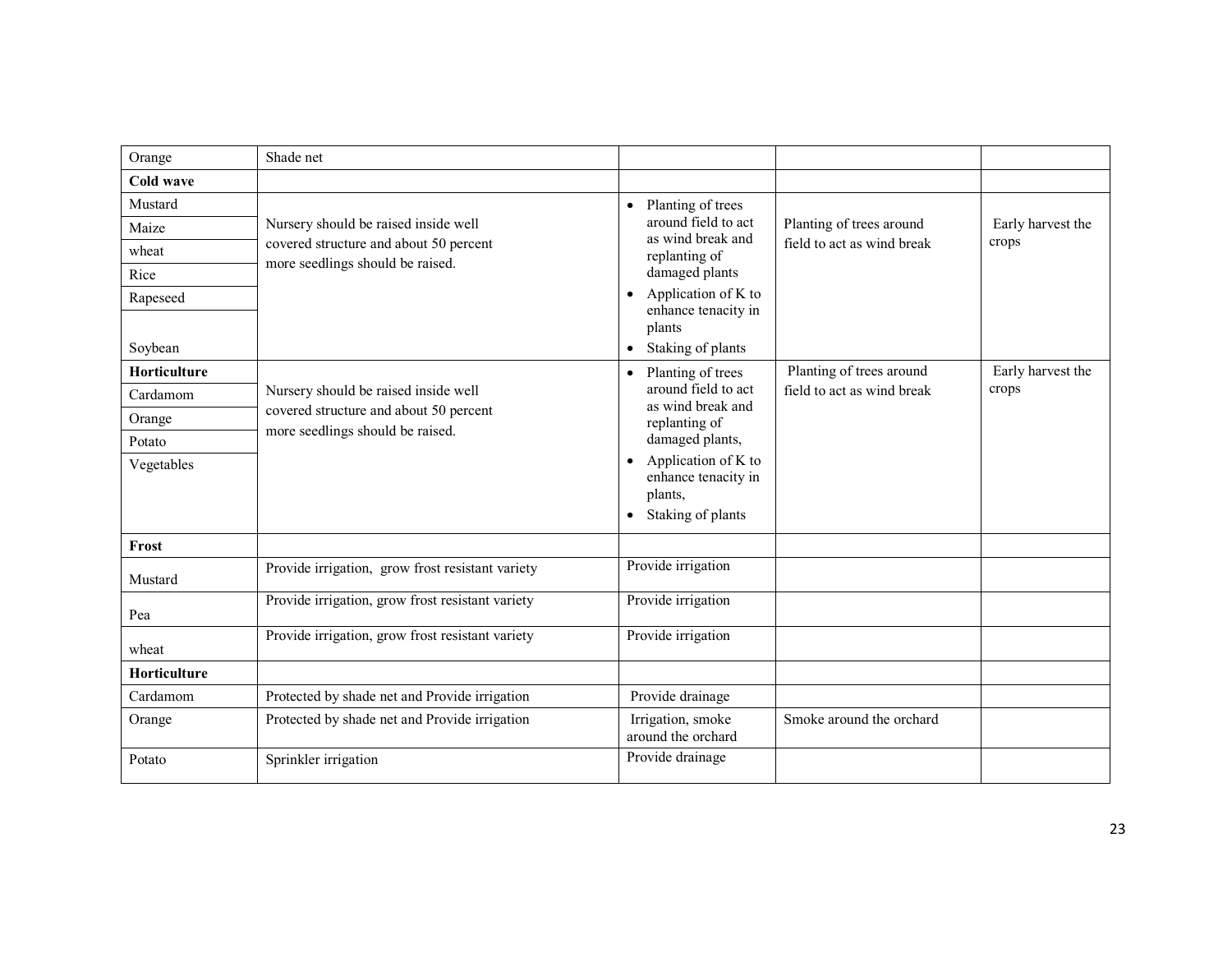| Vegetables          | Protected in poly tunnel or poly house or | Provide drainage |  |  |
|---------------------|-------------------------------------------|------------------|--|--|
|                     | shade house                               |                  |  |  |
| <b>Hailstorm</b>    | Not Applicable                            |                  |  |  |
| <b>Horticulture</b> |                                           |                  |  |  |
| vegetable           | Use Hailstrom net                         |                  |  |  |
| orange              | Use hailstorm net in nursery              |                  |  |  |
| Cardamom            | Use hailstorm net in nursery              |                  |  |  |
| Cyclone             | Not Applicable                            |                  |  |  |

#### 2.5Contingent strategies for Livestock, Poultry & Fisheries

#### 2.5.1 Livestock

|                               | <b>Suggested contingency measures</b>               |                                                                                                  |                      |  |
|-------------------------------|-----------------------------------------------------|--------------------------------------------------------------------------------------------------|----------------------|--|
|                               | <b>Before the event</b>                             | During the event                                                                                 | After the event      |  |
| <b>Drought</b>                |                                                     |                                                                                                  |                      |  |
|                               |                                                     | Utilizing fodder from perennial trees                                                            |                      |  |
|                               | Insurance                                           | Utilizing fodder stored in silos                                                                 |                      |  |
|                               | Encourage perennial fodder on bunds and waste land  | Transporting excess fodder from adjoining districts                                              | Availing Insurance   |  |
| Feed and fodder availability  | Silage – using excess fodder for silage             | Use of feed mixtures                                                                             |                      |  |
|                               | Preserving water in the tank for drinking purpose   | Using preserved water in the tanks for drinking<br>wherever ground water resources are available |                      |  |
| Drinking water                | Water harvesting in Jalkund Structure               | priority for drinking purpose                                                                    |                      |  |
|                               | Veterinary preparedness with medicines and vaccines | Conducting mass animal Health Camps and<br>treating                                              |                      |  |
| Health and disease management |                                                     | the affected once in Campaign                                                                    | Culling sick animals |  |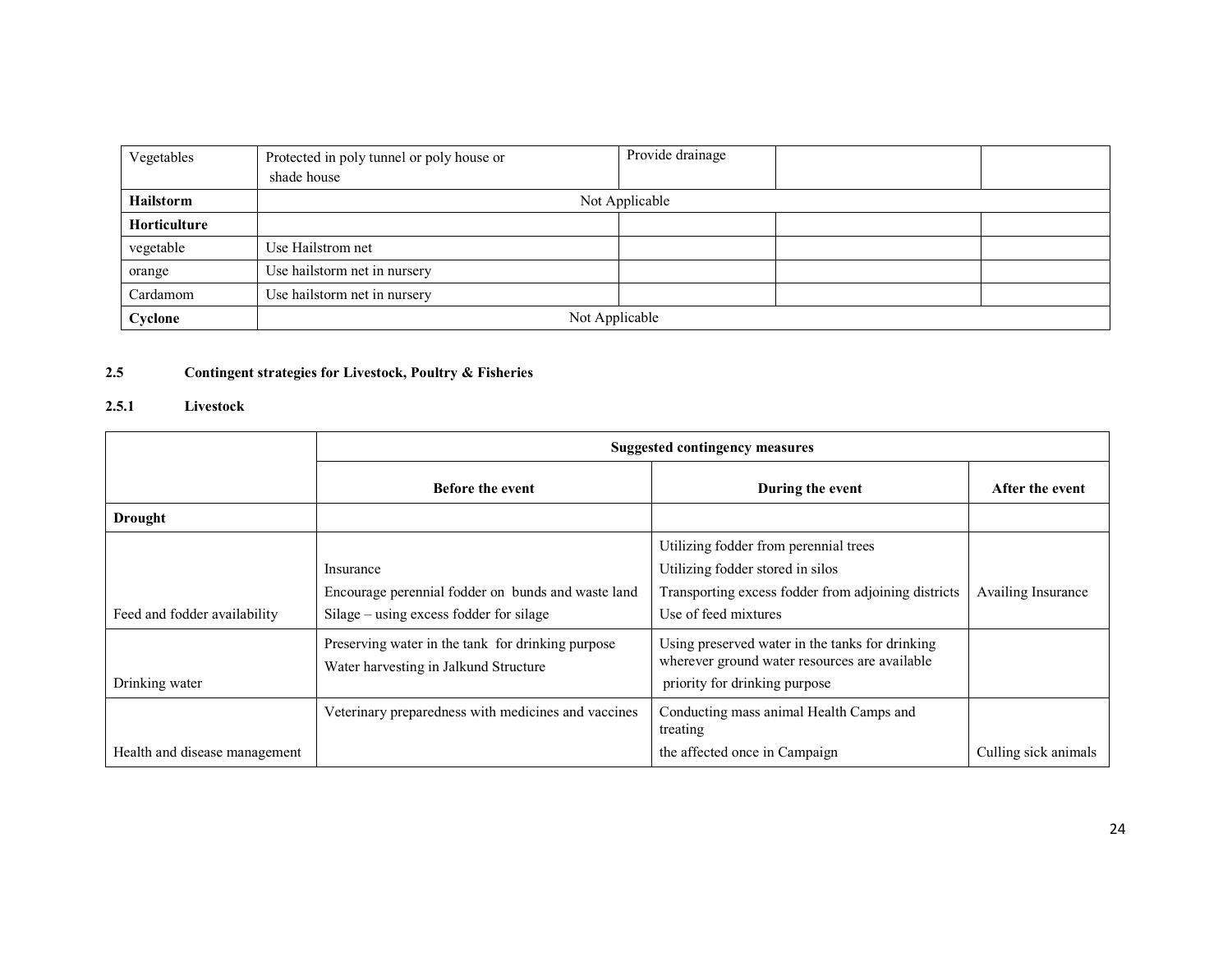| <b>Floods</b>                     | Not Applicable                                                        |                                                                                                                                                          |  |  |
|-----------------------------------|-----------------------------------------------------------------------|----------------------------------------------------------------------------------------------------------------------------------------------------------|--|--|
| Cyclone                           | Not Applicable                                                        |                                                                                                                                                          |  |  |
| Heat wave and cold wave           |                                                                       |                                                                                                                                                          |  |  |
| Shelter/environment<br>management | Awareness to the farmers about the management<br>during the cold wave | Animal reared in open to the shifted to the shelter<br>and the shelter are to be made warm by preventing<br>the cold waves for eg. Using gunny bags etc. |  |  |
| Health and disease management     | Awareness to the farmers about the management<br>during the cold wave |                                                                                                                                                          |  |  |

# 2.5.2 Poultry

|                               | <b>Suggested contingency measures</b> |                                    |                                            | Convergence/linkages with<br>ongoing programs, if any |
|-------------------------------|---------------------------------------|------------------------------------|--------------------------------------------|-------------------------------------------------------|
|                               | <b>Before the event</b>               | During the event                   | After the event                            |                                                       |
|                               |                                       |                                    | Availing insurance                         |                                                       |
| <b>Drought</b>                | Insurance                             | Utilizing from feed<br>serve banks | Strengthening feed<br><b>Reserve Banks</b> |                                                       |
|                               |                                       |                                    |                                            |                                                       |
| Shortage of feed ingredients  |                                       |                                    |                                            |                                                       |
|                               | Emergency                             |                                    |                                            |                                                       |
|                               | Veterinary preparedness with          | Campaign and Mass                  |                                            |                                                       |
| Drinking water                | medicines vaccination to birds        | Vaccination                        | Culling affected birds                     |                                                       |
| Health and disease management |                                       |                                    |                                            |                                                       |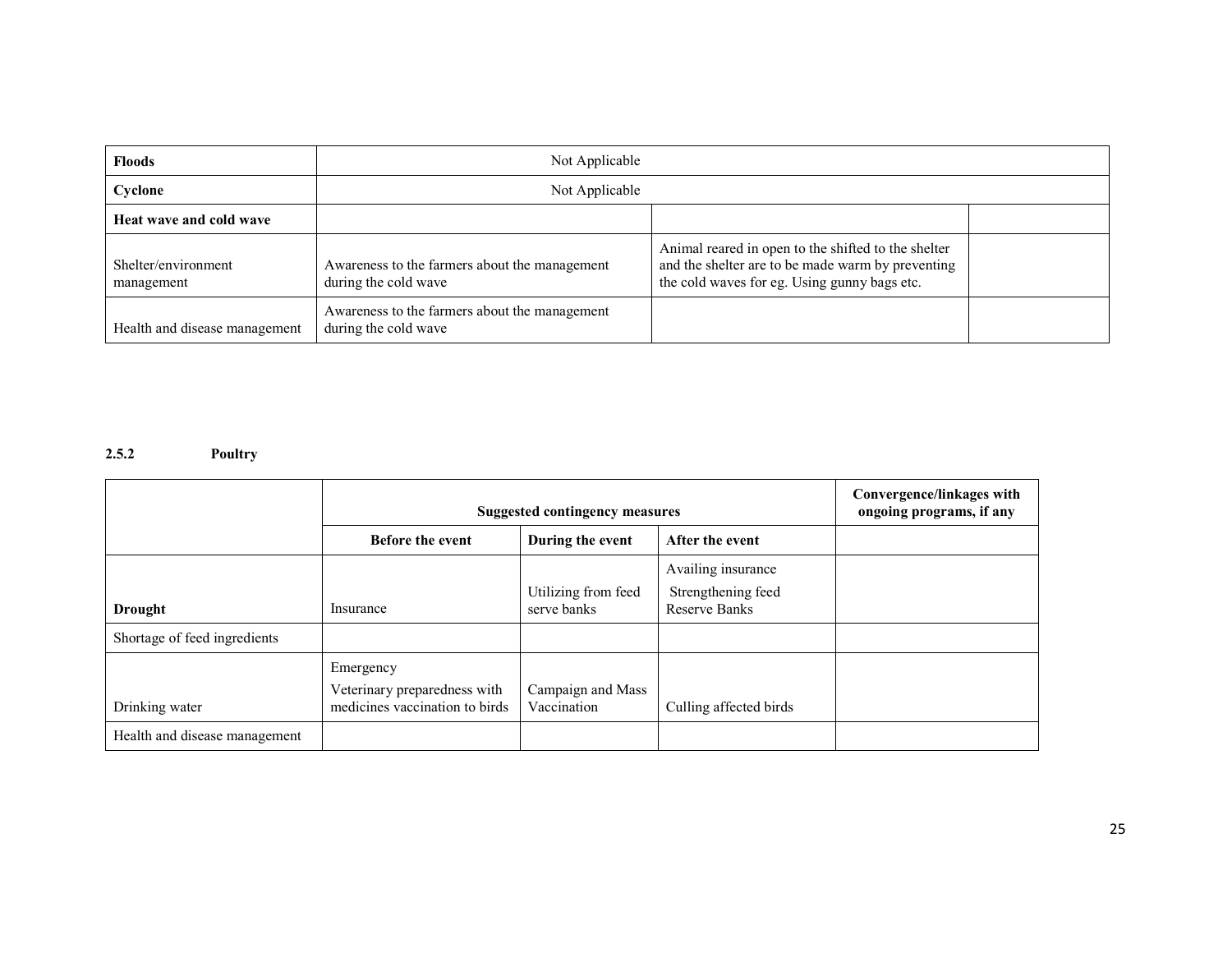| <b>Floods</b>                  | Not Applicable                                    |  |  |  |
|--------------------------------|---------------------------------------------------|--|--|--|
| Cyclone                        | Not Applicable                                    |  |  |  |
| Heat wave and cold wave        |                                                   |  |  |  |
| Shelter/environment management | Heat insulation in shelter/<br>housing management |  |  |  |
| Health and disease management  |                                                   |  |  |  |

<sup>a</sup> based on forewarning wherever available

# 2.5.3 Fisheries/ Aquaculture

|                                                                                                        | <b>Suggested contingency measures</b>                                            |                                                                               |                                                        |  |
|--------------------------------------------------------------------------------------------------------|----------------------------------------------------------------------------------|-------------------------------------------------------------------------------|--------------------------------------------------------|--|
|                                                                                                        | Before the event <sup>a</sup>                                                    | During the event                                                              | After the event                                        |  |
| 1) Drought                                                                                             |                                                                                  |                                                                               |                                                        |  |
| A. Capture                                                                                             |                                                                                  |                                                                               |                                                        |  |
| <b>B.</b> Aquaculture                                                                                  |                                                                                  |                                                                               |                                                        |  |
| (i) Shallow water in ponds due to<br>insufficient rains/inflow<br>(ii) Impact of salt load build up in | Arrange for additional source of water<br>Early harvest of the fish<br>Insurance | Harvesting of the fish<br>Digging the trenches in the mud<br>tank<br>Aeration | Avail insurance<br>Seeding of fresh lot of fingerlings |  |
| ponds / change in water quality                                                                        |                                                                                  |                                                                               |                                                        |  |
| 2) Floods                                                                                              | Not Applicable                                                                   |                                                                               |                                                        |  |
| 3. Cyclone / Tsunami                                                                                   | Not Applicable                                                                   |                                                                               |                                                        |  |
| 4. Heat wave and cold wave                                                                             |                                                                                  |                                                                               |                                                        |  |
| A. Capture                                                                                             |                                                                                  |                                                                               |                                                        |  |